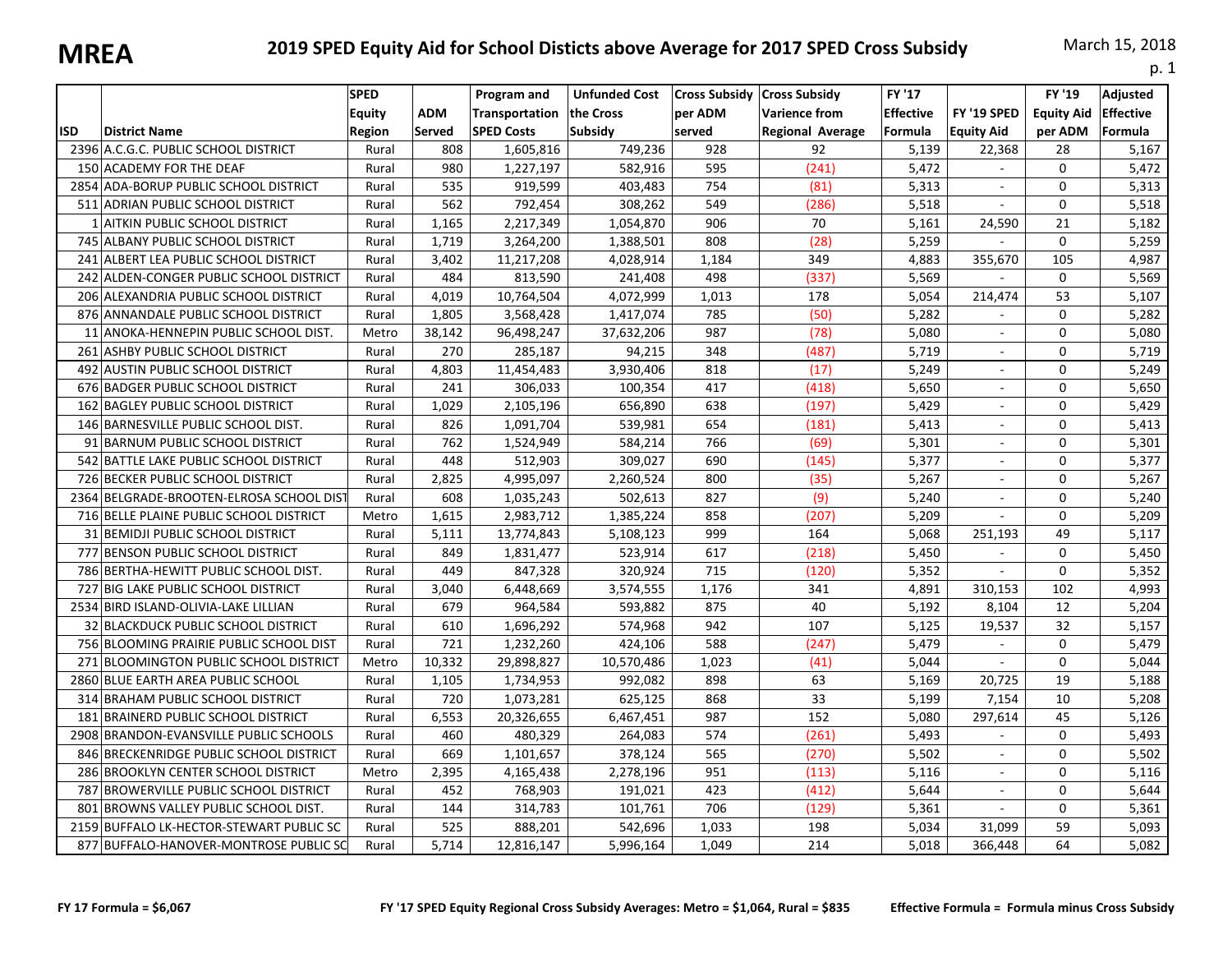| <u>IVIIILA</u> |                                          |                                               |                      |                                                           |                                              |                   |                                                                                  |                                              |                                  |                                        | p. 2                                           |
|----------------|------------------------------------------|-----------------------------------------------|----------------------|-----------------------------------------------------------|----------------------------------------------|-------------------|----------------------------------------------------------------------------------|----------------------------------------------|----------------------------------|----------------------------------------|------------------------------------------------|
| <b>ISD</b>     | <b>District Name</b>                     | <b>SPED</b><br><b>Equity</b><br><b>Region</b> | <b>ADM</b><br>Served | Program and<br><b>Transportation</b><br><b>SPED Costs</b> | <b>Unfunded Cost</b><br>the Cross<br>Subsidy | per ADM<br>served | Cross Subsidy   Cross Subsidy<br><b>Varience from</b><br><b>Regional Average</b> | <b>FY '17</b><br><b>Effective</b><br>Formula | FY '19 SPED<br><b>Equity Aid</b> | FY '19<br><b>Equity Aid</b><br>per ADM | <b>Adjusted</b><br><b>Effective</b><br>Formula |
|                | 191 BURNSVILLE PUBLIC SCHOOL DISTRICT    | Metro                                         | 9,041                | 26,023,662                                                | 10,534,549                                   | 1,165             | 101                                                                              | 4,902                                        | 273,085                          | 30                                     | 4,932                                          |
|                | 836 BUTTERFIELD PUBLIC SCHOOL DISTRICT   | Rural                                         | 206                  | 399,570                                                   | 171,531                                      | 834               | (1)                                                                              | 5,233                                        | $\sim$                           | 0                                      | 5,233                                          |
|                | 531 BYRON PUBLIC SCHOOL DISTRICT         | Rural                                         | 2,000                | 2,559,815                                                 | 1,175,093                                    | 588               | (248)                                                                            | 5,479                                        |                                  | 0                                      | 5,479                                          |
|                | 299 CALEDONIA PUBLIC SCHOOL DISTRICT     | Rural                                         | 665                  | 1,456,415                                                 | 710,320                                      | 1,067             | 232                                                                              | 5,000                                        | 46,261                           | 70                                     | 5,069                                          |
| 911            | CAMBRIDGE-ISANTI PUBLIC SCHOOL DIST      | Rural                                         | 4,912                | 11,015,578                                                | 5,146,502                                    | 1,048             | 213                                                                              | 5,019                                        | 312,691                          | 64                                     | 5,083                                          |
|                | 852 CAMPBELL-TINTAH PUBLIC SCHOOL DIST.  | Rural                                         | 143                  | 218,881                                                   | 85,846                                       | 599               | (236)                                                                            | 5,468                                        | $\sim$                           | $\Omega$                               | 5,468                                          |
| 891            | <b>CANBY PUBLIC SCHOOL DISTRICT</b>      | Rural                                         | 535                  | 650,097                                                   | 221,258                                      | 414               | (422)                                                                            | 5,653                                        | $\mathbf{r}$                     | 0                                      | 5,653                                          |
|                | 252 CANNON FALLS PUBLIC SCHOOL DISTRICT  | Rural                                         | 1,122                | 1,897,065                                                 | 962,677                                      | 858               | 23                                                                               | 5,209                                        | 7,594                            | $\overline{7}$                         | 5,216                                          |
|                | 93 CARLTON PUBLIC SCHOOL DISTRICT        | Rural                                         | 462                  | 866,309                                                   | 403,986                                      | 875               | 39                                                                               | 5,192                                        | 5,438                            | 12                                     | 5,204                                          |
|                | 115 CASS LAKE-BENA PUBLIC SCHOOLS        | Rural                                         | 1,161                | 3,620,580                                                 | 1,262,495                                    | 1,087             | 252                                                                              | 4,980                                        | 87,607                           | 76                                     | 5,055                                          |
|                | 2754 CEDAR MOUNTAIN SCHOOL DISTRICT      | Rural                                         | 468                  | 1,314,838                                                 | 351,267                                      | 750               | (85)                                                                             | 5,317                                        | $\mathbf{r}$                     | $\Omega$                               | 5,317                                          |
|                | 12 CENTENNIAL PUBLIC SCHOOL DISTRICT     | Metro                                         | 6,560                | 18,677,085                                                | 5,246,471                                    | 800               | (265)                                                                            | 5,267                                        | $\sim$                           | 0                                      | 5,267                                          |
|                | 108 CENTRAL PUBLIC SCHOOL DISTRICT       | Metro                                         | 996                  | 1,639,156                                                 | 1,111,778                                    | 1,117             | 52                                                                               | 4,950                                        | 15,575                           | 16                                     | 4,966                                          |
|                | 227 CHATFIELD PUBLIC SCHOOLS             | Rural                                         | 900                  | 1,039,645                                                 | 443,252                                      | 493               | (343)                                                                            | 5,574                                        |                                  | $\Omega$                               | 5,574                                          |
|                | 2144 CHISAGO LAKES SCHOOL DISTRICT       | Rural                                         | 3,340                | 9,164,057                                                 | 3,832,132                                    | 1.147             | 312                                                                              | 4.920                                        | 312,237                          | 94                                     | 5,013                                          |
|                | 695 CHISHOLM PUBLIC SCHOOL DISTRICT      | Rural                                         | 724                  | 1,613,026                                                 | 1,039,396                                    | 1,435             | 600                                                                              | 4,632                                        | 86,774                           | 120                                    | 4,752                                          |
|                | 771 CHOKIO-ALBERTA PUBLIC SCHOOL DIST.   | Rural                                         | 158                  | 328,596                                                   | 149,969                                      | 948               | 113                                                                              | 5,119                                        | 5,336                            | 34                                     | 5,153                                          |
| 2311           | CLEARBROOK-GONVICK SCHOOL DISTRICT       | Rural                                         | 423                  | 995,383                                                   | 420,248                                      | 994               | 158                                                                              | 5,073                                        | 20,049                           | 47                                     | 5,121                                          |
| 391            | CLEVELAND PUBLIC SCHOOL DISTRICT         | Rural                                         | 493                  | 294,855                                                   | 90,933                                       | 185               | (651)                                                                            | 5,882                                        |                                  | 0                                      | 5,882                                          |
|                | 592 CLIMAX-SHELLY PUBLIC SCHOOLS         | Rural                                         | 211                  | 317,625                                                   | 64,747                                       | 307               | (528)                                                                            | 5,760                                        | $\overline{\phantom{a}}$         | 0                                      | 5,760                                          |
|                | 2888 CLINTON-GRACEVILLE-BEARDSLEY        | Rural                                         | 347                  | 535,806                                                   | 149,012                                      | 430               | (405)                                                                            | 5,637                                        |                                  | 0                                      | 5,637                                          |
|                | 94 CLOQUET PUBLIC SCHOOL DISTRICT        | Rural                                         | 2,492                | 5,893,330                                                 | 2,184,030                                    | 877               | 41                                                                               | 5,190                                        | 30,801                           | 12                                     | 5,203                                          |
|                | 13 COLUMBIA HEIGHTS PUBLIC SCHOOL DIST   | Metro                                         | 3,184                | 8,227,428                                                 | 4,571,278                                    | 1,436             | 371                                                                              | 4,631                                        | 354,248                          | 111                                    | 4,743                                          |
| 81             | COMFREY PUBLIC SCHOOL DISTRICT           | Rural                                         | 151                  | 329,991                                                   | 130,311                                      | 865               | 30                                                                               | 5,202                                        | 1,337                            | 9                                      | 5,211                                          |
|                | 166 COOK COUNTY PUBLIC SCHOOLS           | Rural                                         | 459                  | 1,023,246                                                 | 578,808                                      | 1,262             | 427                                                                              | 4,805                                        | 54,965                           | 120                                    | 4,925                                          |
| 95             | CROMWELL-WRIGHT PUBLIC SCHOOLS           | Rural                                         | 343                  | 438,497                                                   | 132,686                                      | 387               | (449)                                                                            | 5,680                                        |                                  | 0                                      | 5,680                                          |
|                | 593 CROOKSTON PUBLIC SCHOOL DISTRICT     | Rural                                         | 1,204                | 2,519,876                                                 | 1,040,359                                    | 864               | 28                                                                               | 5,203                                        | 10,258                           | 9                                      | 5,212                                          |
|                | 182 CROSBY-IRONTON PUBLIC SCHOOL DIST.   | Rural                                         | 1,044                | 3,113,410                                                 | 1,460,254                                    | 1,398             | 563                                                                              | 4,669                                        | 125,122                          | 120                                    | 4,789                                          |
|                | 466 DASSEL-COKATO PUBLIC SCHOOL DIST.    | Rural                                         | 2,254                | 3,714,840                                                 | 1,275,085                                    | 566               | (270)                                                                            | 5,501                                        | $\sim$                           | 0                                      | 5,501                                          |
|                | 378 DAWSON-BOYD PUBLIC SCHOOL DISTRICT   | Rural                                         | 542                  | 1,159,026                                                 | 420,487                                      | 776               | (59)                                                                             | 5,291                                        |                                  | 0                                      | 5,291                                          |
|                | 317 DEER RIVER PUBLIC SCHOOL DISTRICT    | Rural                                         | 912                  | 3,410,017                                                 | 1,097,341                                    | 1,203             | 368                                                                              | 4,864                                        | 100,479                          | 110                                    | 4,974                                          |
|                | 879 DELANO PUBLIC SCHOOL DISTRICT        | Rural                                         | 2,489                | 4,530,329                                                 | 1,881,836                                    | 756               | (79)                                                                             | 5,311                                        | $\sim$                           | 0                                      | 5,311                                          |
|                | 22 DETROIT LAKES PUBLIC SCHOOL DIST.     | Rural                                         | 3,016                | 6,767,374                                                 | 2,284,389                                    | 757               | (78)                                                                             | 5,310                                        | $\blacksquare$                   | 0                                      | 5,310                                          |
|                | 2164 DILWORTH-GLYNDON-FELTON             | Rural                                         | 1,630                | 2,342,277                                                 | 842,069                                      | 517               | (319)                                                                            | 5,550                                        | ÷.                               | 0                                      | 5,550                                          |
|                | 533 DOVER-EYOTA PUBLIC SCHOOL DISTRICT   | Rural                                         | 1,108                | 1,504,383                                                 | 533,685                                      | 482               | (353)                                                                            | 5,585                                        |                                  | 0                                      | 5,585                                          |
|                | 709 DULUTH PUBLIC SCHOOL DISTRICT        | Metro                                         | 8,248                | 22,722,464                                                | 9,946,132                                    | 1,206             | 141                                                                              | 4,861                                        | 349,489                          | 42                                     | 4,904                                          |
|                | 2759 EAGLE VALLEY PUBLIC SCHOOL DISTRICT | Rural                                         | 121                  |                                                           | 85,080                                       | 706               | (129)                                                                            | 5,361                                        |                                  | 0                                      | 5,361                                          |
|                | 2580 EAST CENTRAL SCHOOL DISTRICT        | Rural                                         | 709                  | 1,804,274                                                 | 941,691                                      | 1,328             | 493                                                                              | 4,739                                        | 84,953                           | 120                                    | 4,859                                          |
|                | 595 EAST GRAND FORKS PUBLIC SCHOOL DIST  | Rural                                         | 1,861                | 2,942,284                                                 | 1,086,009                                    | 583               | (252)                                                                            | 5,484                                        | $\mathbf{r}$                     | 0                                      | 5,484                                          |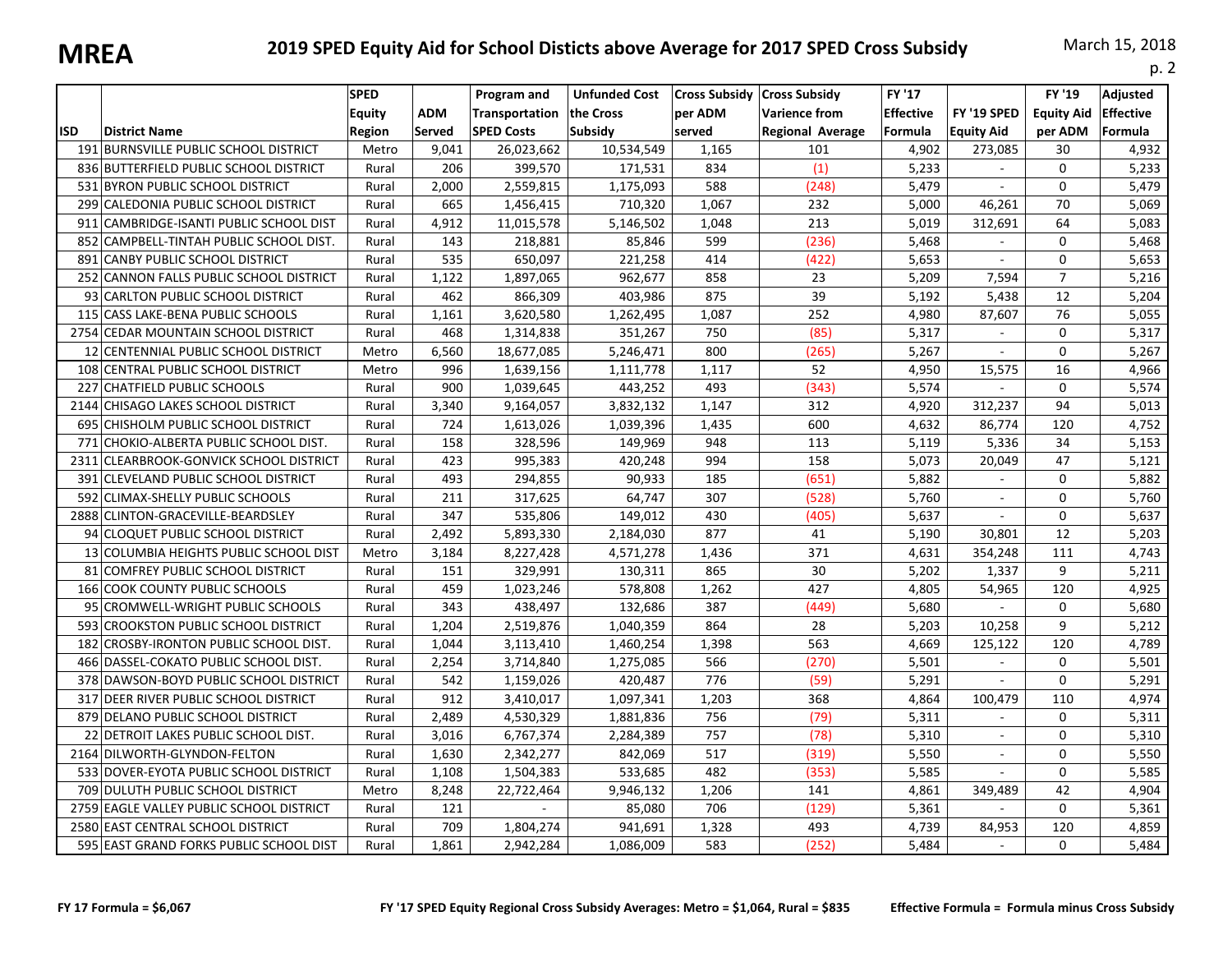| IVIILLA |                                            |                                 |               |                                                           |                                                     |                   |                                                                                  |                                              |                                  |                                        | p. 3                                    |
|---------|--------------------------------------------|---------------------------------|---------------|-----------------------------------------------------------|-----------------------------------------------------|-------------------|----------------------------------------------------------------------------------|----------------------------------------------|----------------------------------|----------------------------------------|-----------------------------------------|
| lisd    | <b>District Name</b>                       | <b>SPED</b><br>Equity<br>Region | ADM<br>Served | Program and<br><b>Transportation</b><br><b>SPED Costs</b> | <b>Unfunded Cost</b><br>the Cross<br><b>Subsidy</b> | per ADM<br>served | Cross Subsidy   Cross Subsidy<br><b>Varience from</b><br><b>Regional Average</b> | <b>FY '17</b><br><b>Effective</b><br>Formula | FY '19 SPED<br><b>Equity Aid</b> | FY '19<br><b>Equity Aid</b><br>per ADM | Adjusted<br><b>Effective</b><br>Formula |
|         | 112 EASTERN CARVER COUNTY PUBLIC SCHOOL    | Metro                           | 9,465         | 18,234,543                                                | 7,973,983                                           | 843               | (222)                                                                            | 5,224                                        | $\sim$                           | 0                                      | 5,224                                   |
|         | 272 EDEN PRAIRIE PUBLIC SCHOOL DISTRICT    | Metro                           | 8,854         | 19,381,957                                                | 8,348,956                                           | 943               | (121)                                                                            | 5,124                                        |                                  | 0                                      | 5,124                                   |
|         | 463 EDEN VALLEY-WATKINS SCHOOL DISTRICT    | Rural                           | 950           | 1,442,687                                                 | 599,309                                             | 631               | (204)                                                                            | 5,436                                        |                                  | 0                                      | 5,436                                   |
|         | 581 EDGERTON PUBLIC SCHOOL DISTRICT        | Rural                           | 395           | 664,963                                                   | 200,283                                             | 507               | (328)                                                                            | 5,560                                        | $\sim$                           | 0                                      | 5,560                                   |
|         | 273 EDINA PUBLIC SCHOOL DISTRICT           | Metro                           | 8,440         | 18,124,372                                                | 7,491,042                                           | 888               | (177)                                                                            | 5,179                                        | $\sim$                           | $\Omega$                               | 5,179                                   |
|         | 728 ELK RIVER PUBLIC SCHOOL DISTRICT       | Metro                           | 12,904        | 29,139,676                                                | 11,464,575                                          | 888               | (176)                                                                            | 5,179                                        | $\sim$                           | $\Omega$                               | 5,179                                   |
|         | 514 ELLSWORTH PUBLIC SCHOOL DISTRICT       | Rural                           | 149           | 313,808                                                   | 129,389                                             | 868               | 33                                                                               | 5,199                                        | 1,473                            | 10                                     | 5,209                                   |
|         | 696 ELY PUBLIC SCHOOL DISTRICT             | Rural                           | 576           | 859,715                                                   | 259,776                                             | 451               | (384)                                                                            | 5,616                                        | $\omega$                         | 0                                      | 5,616                                   |
|         | 99 ESKO PUBLIC SCHOOL DISTRICT             | Rural                           | 1,204         | 1,374,113                                                 | 506,987                                             | 421               | (414)                                                                            | 5,646                                        | $\sim$                           | $\Omega$                               | 5,646                                   |
|         | 2154 EVELETH-GILBERT SCHOOL DISTRICT       | Rural                           | 923           | 1,349,808                                                 | 662,104                                             | 717               | (118)                                                                            | 5,350                                        |                                  | 0                                      | 5,350                                   |
|         | 2752 FAIRMONT AREA SCHOOL DISTRICT         | Rural                           | 1,686         | 3,032,592                                                 | 1,704,828                                           | 1,011             | 176                                                                              | 5,056                                        | 88,928                           | 53                                     | 5,108                                   |
|         | 656 FARIBAULT PUBLIC SCHOOL DISTRICT       | Rural                           | 3,716         | 10,438,557                                                | 4,165,382                                           | 1,121             | 285                                                                              | 4,946                                        | 317,852                          | 86                                     | 5,032                                   |
|         | 192 FARMINGTON PUBLIC SCHOOL DISTRICT      | Metro                           | 7,059         | 13,099,151                                                | 6,792,974                                           | 962               | (102)                                                                            | 5,105                                        | $\sim$                           | $\Omega$                               | 5,105                                   |
|         | 544 FERGUS FALLS PUBLIC SCHOOL DISTRICT    | Rural                           | 2,786         | 3,482,706                                                 | 1,883,543                                           | 676               | (159)                                                                            | 5,391                                        |                                  | $\Omega$                               | 5,391                                   |
|         | 599 FERTILE-BELTRAMI SCHOOL DISTRICT       | Rural                           | 462           | 729,142                                                   | 293,845                                             | 637               | (199)                                                                            | 5,430                                        | $\sim$                           | $\Omega$                               | 5,430                                   |
|         | 2198 FILLMORE CENTRAL                      | Rural                           | 625           | 1,023,590                                                 | 394,302                                             | 630               | (205)                                                                            | 5,437                                        |                                  | $\Omega$                               | 5,437                                   |
|         | 600 FISHER PUBLIC SCHOOL DISTRICT          | Rural                           | 277           | 418,520                                                   | 83,026                                              | 300               | (535)                                                                            | 5,767                                        |                                  | $\Omega$                               | 5,767                                   |
|         | 698 FLOODWOOD PUBLIC SCHOOL DISTRICT       | Rural                           | 223           | 483,979                                                   | 121,001                                             | 543               | (292)                                                                            | 5,524                                        |                                  | $\Omega$                               | 5,524                                   |
|         | 51 FOLEY PUBLIC SCHOOL DISTRICT            | Rural                           | 1,915         | 3,424,218                                                 | 1,104,615                                           | 577               | (258)                                                                            | 5,490                                        |                                  | $\Omega$                               | 5,490                                   |
| 831     | <b>FOREST LAKE PUBLIC SCHOOL DISTRICT</b>  | Metro                           | 6,255         | 13,965,270                                                | 5,008,887                                           | 801               | (264)                                                                            | 5,266                                        | $\mathcal{L}$                    | $\Omega$                               | 5,266                                   |
| 601     | FOSSTON PUBLIC SCHOOL DISTRICT             | Rural                           | 651           | 1,187,342                                                 | 437,959                                             | 673               | (162)                                                                            | 5,394                                        |                                  | $\Omega$                               | 5,394                                   |
|         | 323 FRANCONIA PUBLIC SCHOOL DISTRICT       | Rural                           | 20            | $\overline{\phantom{a}}$                                  | 16,154                                              | 822               | (14)                                                                             | 5,245                                        | $\sim$                           | $\Omega$                               | 5,245                                   |
|         | 23 FRAZEE-VERGAS PUBLIC SCHOOL DIST.       | Rural                           | 879           | 1,870,335                                                 | 781,959                                             | 890               | 54                                                                               | 5,177                                        | 14,326                           | 16                                     | 5,194                                   |
|         | 14 FRIDLEY PUBLIC SCHOOL DISTRICT          | Metro                           | 3,062         | 9,113,989                                                 | 3,090,258                                           | 1,009             | (55)                                                                             | 5,058                                        |                                  | $\Omega$                               | 5,058                                   |
|         | 505 FULDA PUBLIC SCHOOL DISTRICT           | Rural                           | 327           | 832,115                                                   | 369,865                                             | 1,130             | 294                                                                              | 4,937                                        | 28,881                           | 88                                     | 5,026                                   |
|         | $2365$ G.F.W.                              | Rural                           | 711           | 1,592,403                                                 | 830,421                                             | 1,167             | 332                                                                              | 4,900                                        | 70,752                           | 100                                    | 4,999                                   |
|         | 2859 GLENCOE-SILVER LAKE SCHOOL DISTRICT   | Rural                           | 1,570         | 3,535,827                                                 | 1,740,753                                           | 1,109             | 273                                                                              | 4,958                                        | 128,628                          | 82                                     | 5,040                                   |
|         | 2886 GLENVILLE-EMMONS SCHOOL DISTRICT      | Rural                           | 253           | 679,265                                                   | 365,691                                             | 1,445             | 610                                                                              | 4,622                                        | 30,317                           | 120                                    | 4,742                                   |
|         | 253 GOODHUE PUBLIC SCHOOL DISTRICT         | Rural                           | 662           | 689,416                                                   | 419,700                                             | 634               | (201)                                                                            | 5,433                                        | $\sim$                           | 0                                      | 5,433                                   |
| 561     | GOODRIDGE PUBLIC SCHOOL DISTRICT           | Rural                           | 215           | 513,459                                                   | 181,204                                             | 845               | 9                                                                                | 5,222                                        | 603                              | 3                                      | 5,225                                   |
|         | 2536 GRANADA HUNTLEY-EAST CHAIN            | Rural                           | 240           | 268,056                                                   | 195,707                                             | 816               | (19)                                                                             | 5,251                                        | $\sim$                           | $\Omega$                               | 5,251                                   |
|         | 495 GRAND MEADOW PUBLIC SCHOOL DISTRICT    | Rural                           | 431           | 562,256                                                   | 237                                                 | $\mathbf{1}$      | (835)                                                                            | 6,066                                        | $\sim$                           | 0                                      | 6,066                                   |
| 318     | <b>GRAND RAPIDS PUBLIC SCHOOL DISTRICT</b> | Rural                           | 4,019         | 8,744,397                                                 | 3,468,671                                           | 863               | 28                                                                               | 5,204                                        | 33,355                           | 8                                      | 5,212                                   |
|         | 2683 GREENBUSH-MIDDLE RIVER SCHOOL DIST.   | Rural                           | 373           | 852,953                                                   | 472,866                                             | 1,268             | 432                                                                              | 4,799                                        | 44,694                           | 120                                    | 4,919                                   |
|         | 316 GREENWAY PUBLIC SCHOOL DISTRICT        | Rural                           | 1,028         | 4,130,132                                                 | 1,474,598                                           | 1,435             | 599                                                                              | 4,632                                        | 123,161                          | 120                                    | 4,752                                   |
| 447     | GRYGLA PUBLIC SCHOOL DISTRICT              | Rural                           | 154           | 282,782                                                   | 26,607                                              | 172               | (663)                                                                            | 5,895                                        | $\sim$                           | 0                                      | 5,895                                   |
|         | 768 HANCOCK PUBLIC SCHOOL DISTRICT         | Rural                           | 343           | 411,717                                                   | 229,850                                             | 670               | (165)                                                                            | 5,397                                        | $\sim$                           | 0                                      | 5,397                                   |
|         | 200 HASTINGS PUBLIC SCHOOL DISTRICT        | Metro                           | 4,364         | 10,332,406                                                | 5,122,633                                           | 1,174             | 109                                                                              | 4,893                                        | 142,912                          | 33                                     | 4,926                                   |
|         | 203 HAYFIELD PUBLIC SCHOOL DISTRICT        | Rural                           | 683           | 1,277,255                                                 | 558,289                                             | 818               | (18)                                                                             | 5,249                                        | $\sim$                           | 0                                      | 5,249                                   |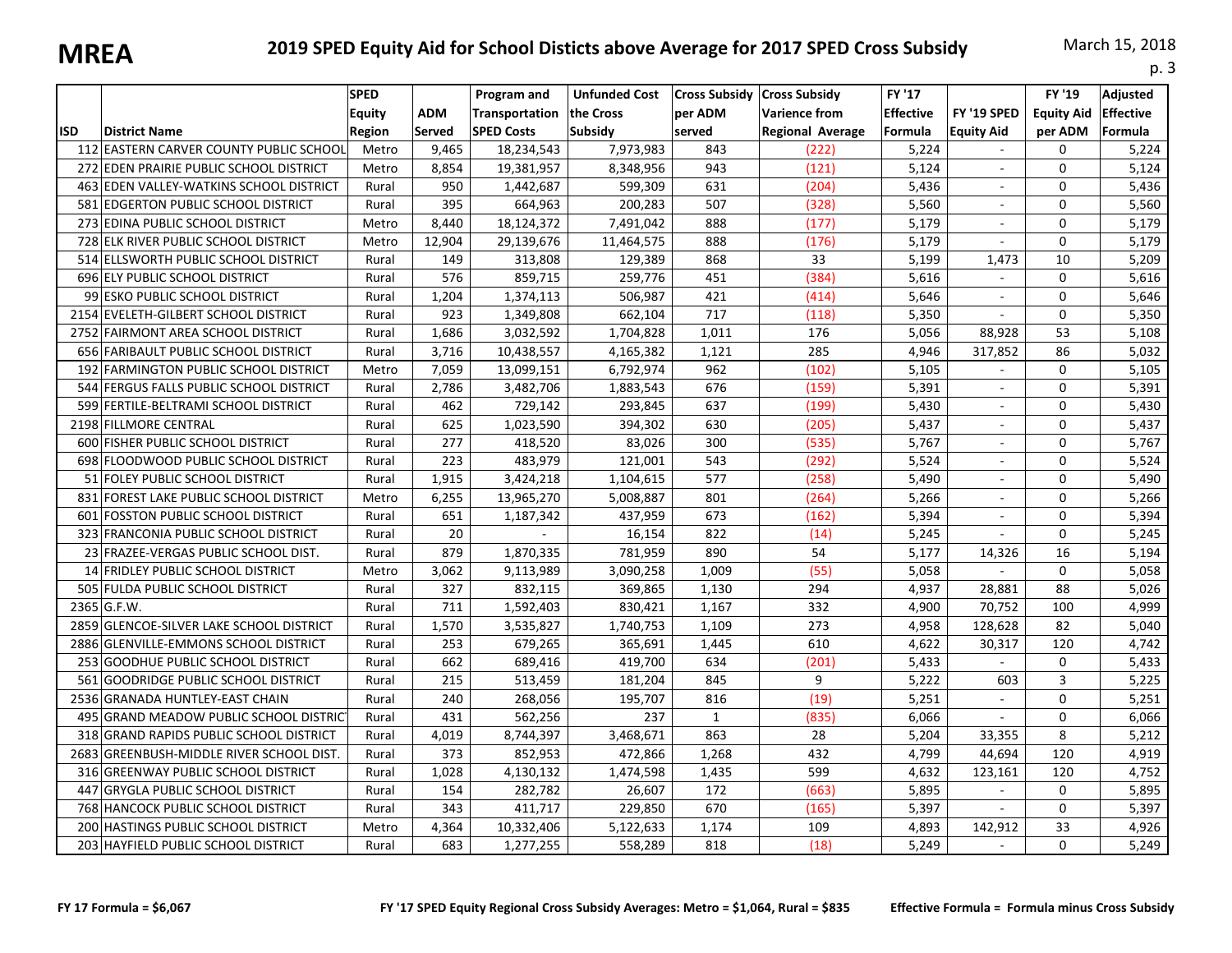|            |                                           |                                        |                             |                                                    |                                              |                                                         |                                                 |                                       |                                  |                                        | p. 4                                    |
|------------|-------------------------------------------|----------------------------------------|-----------------------------|----------------------------------------------------|----------------------------------------------|---------------------------------------------------------|-------------------------------------------------|---------------------------------------|----------------------------------|----------------------------------------|-----------------------------------------|
| <b>ISD</b> | <b>District Name</b>                      | <b>SPED</b><br><b>Equity</b><br>Region | <b>ADM</b><br><b>Served</b> | Program and<br>Transportation<br><b>SPED Costs</b> | <b>Unfunded Cost</b><br>the Cross<br>Subsidy | <b>Cross Subsidy Cross Subsidy</b><br>per ADM<br>served | <b>Varience from</b><br><b>Regional Average</b> | FY '17<br><b>Effective</b><br>Formula | FY '19 SPED<br><b>Equity Aid</b> | FY '19<br><b>Equity Aid</b><br>per ADM | Adjusted<br><b>Effective</b><br>Formula |
|            | 402 HENDRICKS PUBLIC SCHOOL DISTRICT      | Rural                                  | 114                         | 212,815                                            | 33,222                                       | 290                                                     | (545)                                           | 5,777                                 | $\sim$                           | 0                                      | 5,777                                   |
|            | 545 HENNING PUBLIC SCHOOL DISTRICT        | Rural                                  | 391                         | 607,716                                            | 336,064                                      | 860                                                     | 24                                              | 5,207                                 | 2,862                            | $\overline{7}$                         | 5,215                                   |
|            | 264 HERMAN-NORCROSS SCHOOL DISTRICT       | Rural                                  | 112                         | 177,527                                            | 96,216                                       | 856                                                     | 20                                              | 5,211                                 | 687                              | 6                                      | 5,217                                   |
|            | 700 HERMANTOWN PUBLIC SCHOOL DISTRICT     | Rural                                  | 2,092                       | 3,777,820                                          | 1,431,513                                    | 684                                                     | (151)                                           | 5,383                                 | $\mathcal{L}_{\mathcal{A}}$      | 0                                      | 5,383                                   |
|            | 330 HERON LAKE-OKABENA SCHOOL DISTRICT    | Rural                                  | 305                         | 505,738                                            | 126,953                                      | 417                                                     | (418)                                           | 5,650                                 | $\sim$                           | $\Omega$                               | 5,650                                   |
|            | 701 HIBBING PUBLIC SCHOOL DISTRICT        | Rural                                  | 2,390                       | 4,349,180                                          | 1,759,549                                    | 736                                                     | (99)                                            | 5,331                                 | $\sim$                           | 0                                      | 5,331                                   |
|            | 2 HILL CITY PUBLIC SCHOOL DISTRICT        | Rural                                  | 268                         | 627,561                                            | 249,880                                      | 934                                                     | 99                                              | 5,133                                 | 7,913                            | 30                                     | 5,163                                   |
|            | 671 HILLS-BEAVER CREEK SCHOOL DISTRICT    | Rural                                  | 367                         | 560,715                                            | 271,527                                      | 741                                                     | (94)                                            | 5,326                                 |                                  | 0                                      | 5,326                                   |
|            | 2165 HINCKLEY-FINLAYSON SCHOOL DISTRICT   | Rural                                  | 936                         | 2,373,146                                          | 1,275,215                                    | 1,362                                                   | 527                                             | 4,705                                 | 112,181                          | 120                                    | 4,825                                   |
|            | 738 HOLDINGFORD PUBLIC SCHOOL DISTRICT    | Rural                                  | 1,071                       | 1,482,663                                          | 615,225                                      | 574                                                     | (261)                                           | 5,493                                 |                                  | $\Omega$                               | 5,493                                   |
|            | 270 HOPKINS PUBLIC SCHOOL DISTRICT        | Metro                                  | 6,692                       | 15,452,619                                         | 7,091,220                                    | 1,060                                                   | (5)                                             | 5,007                                 | $\sim$                           | 0                                      | 5,007                                   |
|            | 294 HOUSTON PUBLIC SCHOOL DISTRICT        | Rural                                  | 1,981                       | 2,679,033                                          | 660,665                                      | 334                                                     | (502)                                           | 5,733                                 | $\sim$                           | $\mathbf 0$                            | 5,733                                   |
|            | 2687 HOWARD LAKE-WAVERLY-WINSTED          | Rural                                  | 1,162                       | 2,448,328                                          | 1,069,459                                    | 920                                                     | 85                                              | 5,147                                 | 29,566                           | 25                                     | 5,172                                   |
|            | 423 HUTCHINSON PUBLIC SCHOOL DISTRICT     | Rural                                  | 2,873                       | 6,785,528                                          | 2,715,876                                    | 945                                                     | 110                                             | 5,122                                 | 94,747                           | 33                                     | 5,155                                   |
|            | 361 INTERNATIONAL FALLS SCHOOL DISTRICT   | Rural                                  | 1,108                       | 1,410,935                                          | 624,810                                      | 564                                                     | (271)                                           | 5,503                                 | $\mathcal{L}_{\mathcal{A}}$      | 0                                      | 5,503                                   |
|            | 199 INVER GROVE HEIGHTS SCHOOLS           | Metro                                  | 3,564                       | 7,789,971                                          | 3,795,667                                    | 1,065                                                   | $\mathbf{1}$                                    | 5,002                                 | 744                              | 0                                      | 5,002                                   |
|            | 473 ISLE PUBLIC SCHOOL DISTRICT           | Rural                                  | 445                         | 818,240                                            | 328,942                                      | 739                                                     | (96)                                            | 5,328                                 |                                  | 0                                      | 5,328                                   |
|            | 403 IVANHOE PUBLIC SCHOOL DISTRICT        | Rural                                  | 82                          | 188,944                                            | 131,781                                      | 1,616                                                   | 781                                             | 4,451                                 | 9,770                            | 120                                    | 4,571                                   |
|            | 2895 JJACKSON COUNTY CENTRAL SCHOOL DIST. | Rural                                  | 1,158                       | 2,219,226                                          | 913,082                                      | 789                                                     | (47)                                            | 5,278                                 |                                  | $\Omega$                               | 5,278                                   |
|            | 2835 JANESVILLE-WALDORF-PEMBERTON         | Rural                                  | 639                         | 1,241,347                                          | 350,539                                      | 548                                                     | (287)                                           | 5,519                                 | $\sim$                           | $\Omega$                               | 5,519                                   |
|            | 717 JORDAN PUBLIC SCHOOL DISTRICT         | Metro                                  | 1,789                       | 3,250,959                                          | 1,454,760                                    | 813                                                     | (251)                                           | 5,254                                 | $\sim$                           | $\mathbf 0$                            | 5,254                                   |
|            | 204 KASSON-MANTORVILLE SCHOOL DISTRICT    | Rural                                  | 2,088                       | 2,312,772                                          | 1,156,477                                    | 554                                                     | (281)                                           | 5,513                                 | $\sim$                           | $\Omega$                               | 5,513                                   |
|            | 36 KELLIHER PUBLIC SCHOOL DISTRICT        | Rural                                  | 257                         | 650,904                                            | 253,338                                      | 985                                                     | 150                                             | 5,082                                 | 11,562                           | 45                                     | 5,127                                   |
|            | 2172 KENYON-WANAMINGO SCHOOL DISTRICT     | Rural                                  | 820                         | 1,453,589                                          | 589,296                                      | 719                                                     | (116)                                           | 5,348                                 |                                  | $\Omega$                               | 5,348                                   |
|            | 775 KERKHOVEN-MURDOCK-SUNBURG             | Rural                                  | 701                         | 1,211,356                                          | 468,324                                      | 668                                                     | (167)                                           | 5,399                                 | $\mathcal{L}_{\mathcal{A}}$      | $\Omega$                               | 5,399                                   |
|            | 739 KIMBALL PUBLIC SCHOOL DISTRICT        | Rural                                  | 721                         | 1,279,009                                          | 613,704                                      | 852                                                     | 16                                              | 5,215                                 | 3,537                            | 5                                      | 5,220                                   |
|            | 2137 KINGSLAND PUBLIC SCHOOL DISTRICT     | Rural                                  | 566                         | 1,179,167                                          | 765,772                                      | 1,354                                                   | 519                                             | 4,713                                 | 67,777                           | 120                                    | 4,833                                   |
|            | 2171 KITTSON CENTRAL SCHOOL DISTRICT      | Rural                                  | 251                         | 463,239                                            | 211,917                                      | 845                                                     | 10                                              | 5,222                                 | 757                              | $\overline{3}$                         | 5,225                                   |
|            | 300 LA CRESCENT-HOKAH SCHOOL DISTRICT     | Rural                                  | 1,137                       | 3,279,256                                          | 1,467,661                                    | 1,291                                                   | 456                                             | 4,776                                 | 136,189                          | 120                                    | 4,896                                   |
|            | 2853 LAC QUI PARLE VALLEY SCHOOL DIST.    | Rural                                  | 753                         | 1,826,097                                          | 750,975                                      | 997                                                     | 162                                             | 5,070                                 | 36,540                           | 49                                     | 5,118                                   |
|            | 404 LAKE BENTON PUBLIC SCHOOL DISTRICT    | Rural                                  | 139                         | 276,922                                            | 61,719                                       | 443                                                     | (392)                                           | 5,624                                 |                                  | $\Omega$                               | 5,624                                   |
|            | 813 LAKE CITY PUBLIC SCHOOL DISTRICT      | Rural                                  | 1,246                       | 1,731,525                                          | 585,601                                      | 470                                                     | (365)                                           | 5,597                                 | $\sim$                           | 0                                      | 5,597                                   |
|            | 2071 LAKE CRYSTAL-WELLCOME MEMORIAL       | Rural                                  | 876                         | 1,624,835                                          | 718,639                                      | 821                                                     | (15)                                            | 5,246                                 | $\sim$                           | 0                                      | 5,246                                   |
|            | 390 LAKE OF THE WOODS SCHOOL DISTRICT     | Rural                                  | 450                         | 919,398                                            | 384,350                                      | 855                                                     | 19                                              | 5,212                                 | 2,588                            | 6                                      | 5,218                                   |
|            | 2889 LAKE PARK AUDUBON SCHOOL DISTRICT    | Rural                                  | 693                         | 994,646                                            | 516,564                                      | 745                                                     | (90)                                            | 5,322                                 |                                  | $\Omega$                               | 5,322                                   |
|            | 381 LAKE SUPERIOR PUBLIC SCHOOL DIST.     | Rural                                  | 1,362                       | 3,083,614                                          | 1,448,804                                    | 1,063                                                   | 228                                             | 5,004                                 | 93,120                           | 68                                     | 5,072                                   |
|            | 2167 LAKEVIEW SCHOOL DISTRICT             | Rural                                  | 649                         | 970,186                                            | 341,990                                      | 527                                                     | (309)                                           | 5,540                                 | $\sim$                           | 0                                      | 5,540                                   |
|            | 194 LAKEVILLE PUBLIC SCHOOL DISTRICT      | Metro                                  | 10,843                      | 26,161,293                                         | 12,038,267                                   | 1,110                                                   | 46                                              | 4,957                                 | 148,821                          | 14                                     | 4,971                                   |
|            | 356 LANCASTER PUBLIC SCHOOL DISTRICT      | Rural                                  | 149                         | 290,798                                            | 124,379                                      | 836                                                     | $\mathbf{1}$                                    | 5,231                                 | 50                               | $\Omega$                               | 5,231                                   |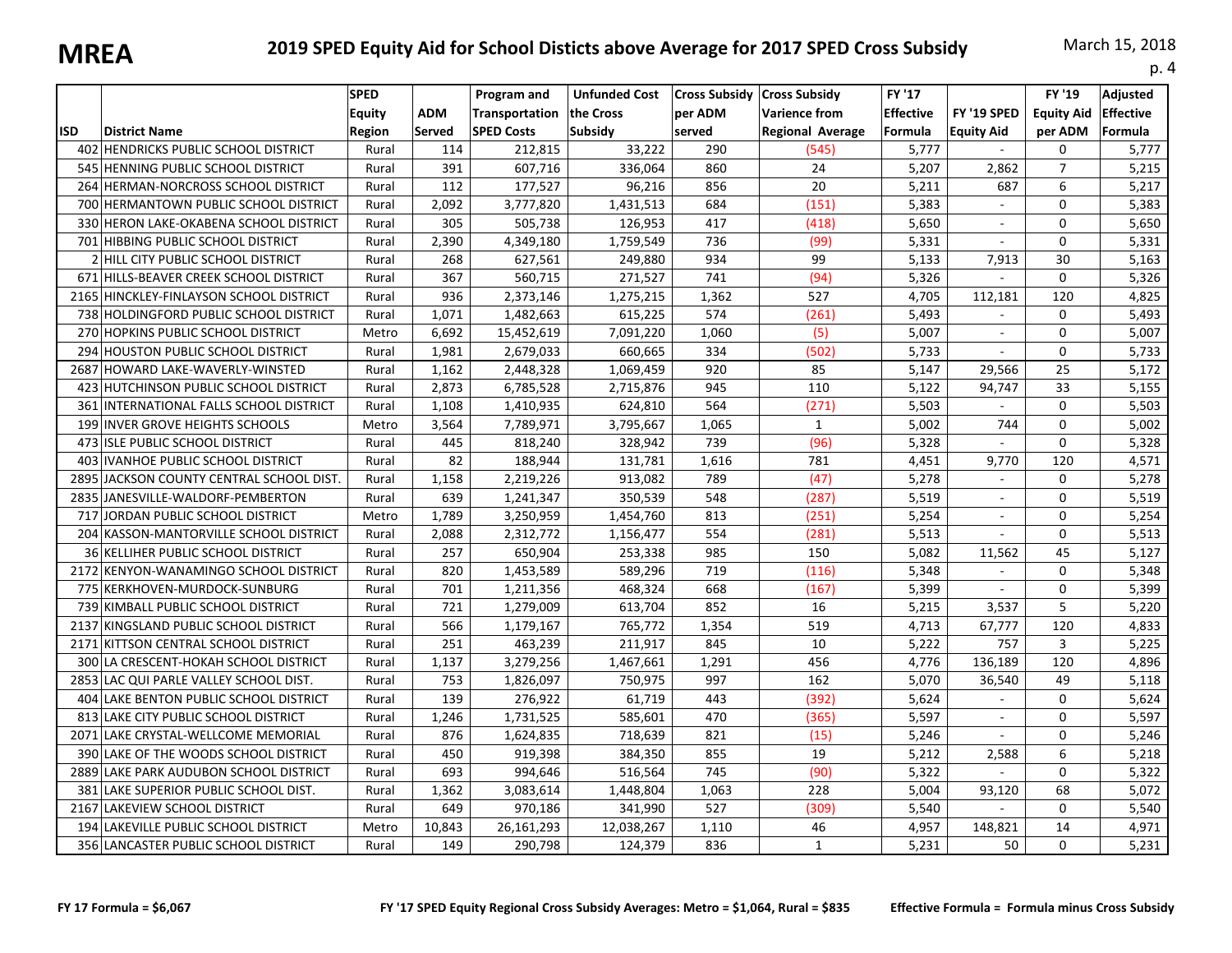| IVIILLA    |                                          |                                        |                      |                                                           |                                              |                   |                                                                                  |                                              |                                  |                                        | p. 5                                    |
|------------|------------------------------------------|----------------------------------------|----------------------|-----------------------------------------------------------|----------------------------------------------|-------------------|----------------------------------------------------------------------------------|----------------------------------------------|----------------------------------|----------------------------------------|-----------------------------------------|
| <b>ISD</b> | <b>District Name</b>                     | <b>SPED</b><br><b>Equity</b><br>Region | ADM<br><b>Served</b> | Program and<br><b>Transportation</b><br><b>SPED Costs</b> | <b>Unfunded Cost</b><br>the Cross<br>Subsidy | per ADM<br>served | Cross Subsidy   Cross Subsidy<br><b>Varience from</b><br><b>Regional Average</b> | <b>FY '17</b><br><b>Effective</b><br>Formula | FY '19 SPED<br><b>Equity Aid</b> | FY '19<br><b>Equity Aid</b><br>per ADM | Adjusted<br><b>Effective</b><br>Formula |
|            | 229 LANESBORO PUBLIC SCHOOL DISTRICT     | Rural                                  | 350                  | 468,813                                                   | 88,087                                       | 252               | (583)                                                                            | 5,815                                        | $\sim$                           | $\Omega$                               | 5,815                                   |
|            | 306 LAPORTE PUBLIC SCHOOL DISTRICT       | Rural                                  | 291                  | 702,374                                                   | 217,887                                      | 749               | (86)                                                                             | 5,318                                        | $\sim$                           | $\Omega$                               | 5,318                                   |
|            | 2397 LE SUEUR-HENDERSON SCHOOL DISTRICT  | Rural                                  | 1,007                | 1,770,336                                                 | 815,813                                      | 810               | (25)                                                                             | 5,257                                        | $\sim$                           | $\Omega$                               | 5,257                                   |
|            | 499 LEROY-OSTRANDER PUBLIC SCHOOLS       | Rural                                  | 274                  | 515,131                                                   | 72,829                                       | 266               | (569)                                                                            | 5,801                                        |                                  | $\Omega$                               | 5,801                                   |
|            | 424 LESTER PRAIRIE PUBLIC SCHOOL DIST.   | Rural                                  | 431                  | 500,043                                                   | 273,937                                      | 636               | (199)                                                                            | 5,431                                        | $\sim$                           | $\Omega$                               | 5,431                                   |
|            | 857 LEWISTON-ALTURA PUBLIC SCHOOL DIST.  | Rural                                  | 740                  | 1,234,269                                                 | 432,543                                      | 584               | (251)                                                                            | 5,483                                        | $\mathcal{L}_{\mathcal{A}}$      | $\Omega$                               | 5,483                                   |
|            | 465 LITCHFIELD PUBLIC SCHOOL DISTRICT    | Rural                                  | 1,531                | 3,305,038                                                 | 1,499,872                                    | 980               | 144                                                                              | 5,087                                        | 66,163                           | 43                                     | 5,131                                   |
|            | 482 LITTLE FALLS PUBLIC SCHOOL DISTRICT  | Rural                                  | 2,420                | 5,209,187                                                 | 2,169,647                                    | 896               | 61                                                                               | 5,171                                        | 44,294                           | 18                                     | 5,189                                   |
|            | 362 LITTLEFORK-BIG FALLS SCHOOL DIST.    | Rural                                  | 353                  | 597,970                                                   | 128,445                                      | 364               | (472)                                                                            | 5,703                                        |                                  | $\Omega$                               | 5,703                                   |
|            | 2753 LONG PRAIRIE-GREY EAGLE SCHOOL DIST | Rural                                  | 869                  | 1,642,794                                                 | 918,457                                      | 1,057             | 222                                                                              | 5,010                                        | 57,725                           | 67                                     | 5,076                                   |
|            | 2184 LUVERNE PUBLIC SCHOOL DISTRICT      | Rural                                  | 1,240                | 2,537,039                                                 | 917,883                                      | 740               | (95)                                                                             | 5,327                                        |                                  | 0                                      | 5,327                                   |
|            | 497 LYLE PUBLIC SCHOOL DISTRICT          | Rural                                  | 268                  | 507,467                                                   | 158,400                                      | 590               | (245)                                                                            | 5,477                                        | $\sim$                           | $\mathbf 0$                            | 5,477                                   |
|            | 415 LYND PUBLIC SCHOOL DISTRICT          | Rural                                  | 158                  | 257,816                                                   | 92,265                                       | 586               | (250)                                                                            | 5,481                                        |                                  | 0                                      | 5,481                                   |
|            | 238 MABEL-CANTON PUBLIC SCHOOL DIST.     | Rural                                  | 247                  | 303,139                                                   | 137,601                                      | 557               | (278)                                                                            | 5,510                                        |                                  | $\Omega$                               | 5,510                                   |
|            | 2180 MACCRAY SCHOOL DISTRICT             | Rural                                  | 690                  | 1,153,895                                                 | 485,636                                      | 704               | (131)                                                                            | 5,363                                        | $\sim$                           | 0                                      | 5,363                                   |
|            | 837 MADELIA PUBLIC SCHOOL DISTRICT       | Rural                                  | 536                  | 1,186,131                                                 | 402,220                                      | 750               | (85)                                                                             | 5,317                                        | $\sim$                           | $\Omega$                               | 5,317                                   |
|            | 432 MAHNOMEN PUBLIC SCHOOL DISTRICT      | Rural                                  | 604                  | 1,096,752                                                 | 810,825                                      | 1,343             | 507                                                                              | 4.724                                        | 72,365                           | 120                                    | 4,844                                   |
|            | 832 MAHTOMEDI PUBLIC SCHOOL DISTRICT     | Metro                                  | 3,212                | 6,809,111                                                 | 3,686,409                                    | 1,148             | 83                                                                               | 4,919                                        | 80,261                           | 25                                     | 4,944                                   |
|            | 77 MANKATO PUBLIC SCHOOL DISTRICT        | Metro                                  | 8,502                | 18,853,484                                                | 6,977,124                                    | 821               | (244)                                                                            | 5,246                                        |                                  | $\Omega$                               | 5,246                                   |
|            | 881 MAPLE LAKE PUBLIC SCHOOL DISTRICT    | Rural                                  | 847                  | 2,047,921                                                 | 1,042,556                                    | 1,232             | 396                                                                              | 4,835                                        | 100,487                          | 119                                    | 4,954                                   |
|            | 2135 MAPLE RIVER SCHOOL DISTRICT         | Rural                                  | 941                  | 1,906,614                                                 | 482,310                                      | 512               | (323)                                                                            | 5,555                                        |                                  | $\Omega$                               | 5,555                                   |
|            | 441 MARSHALL COUNTY CENTRAL SCHOOLS      | Rural                                  | 382                  | 627,647                                                   | 209,432                                      | 549               | (287)                                                                            | 5,518                                        | $\mathcal{L}_{\mathcal{A}}$      | 0                                      | 5,518                                   |
|            | 413 MARSHALL PUBLIC SCHOOL DISTRICT      | Rural                                  | 2,492                | 5,214,121                                                 | 1,948,163                                    | 782               | (54)                                                                             | 5,285                                        | $\sim$                           | $\Omega$                               | 5,285                                   |
|            | 2448 MARTIN COUNTY WEST SCHOOL DISTRICT  | Rural                                  | 736                  | 1,210,209                                                 | 518,726                                      | 705               | (131)                                                                            | 5,362                                        | $\sim$                           | 0                                      | 5,362                                   |
|            | 4 MCGREGOR PUBLIC SCHOOL DISTRICT        | Rural                                  | 462                  | 884,963                                                   | 451,447                                      | 978               | 142                                                                              | 5,089                                        | 19,683                           | 43                                     | 5,132                                   |
|            | 763 MEDFORD PUBLIC SCHOOL DISTRICT       | Rural                                  | 884                  | 969,989                                                   | 451,163                                      | 510               | (325)                                                                            | 5,557                                        | $\sim$                           | $\Omega$                               | 5,557                                   |
|            | 740 MELROSE PUBLIC SCHOOL DISTRICT       | Rural                                  | 1,373                | 2,413,102                                                 | 1,025,208                                    | 747               | (89)                                                                             | 5,320                                        | $\sim$                           | 0                                      | 5,320                                   |
|            | 821 MENAHGA PUBLIC SCHOOL DISTRICT       | Rural                                  | 982                  | 1,479,743                                                 | 639,500                                      | 651               | (184)                                                                            | 5,416                                        |                                  | 0                                      | 5,416                                   |
|            | 2711 MESABI EAST SCHOOL DISTRICT         | Rural                                  | 920                  | 2,368,730                                                 | 979,587                                      | 1,065             | 230                                                                              | 5,002                                        | 63,361                           | 69                                     | 5,071                                   |
|            | 912 MILACA PUBLIC SCHOOL DISTRICT        | Rural                                  | 1,808                | 4,536,181                                                 | 2,097,243                                    | 1,160             | 325                                                                              | 4,907                                        | 175,969                          | 97                                     | 5,004                                   |
|            | 635 MILROY PUBLIC SCHOOL DISTRICT        | Rural                                  | 25                   | 46,832                                                    | 54,485                                       | 2,140             | 1,305                                                                            | 3,927                                        | 3,051                            | 120                                    | 4,047                                   |
|            | 1 Minneapolis Public School District     | Metro                                  | 35,753               | 133,522,635                                               | 59,124,598                                   | 1,654             | 589                                                                              | 4,413                                        | 4,284,253                        | 120                                    | 4,533                                   |
|            | 414 MINNEOTA PUBLIC SCHOOL DISTRICT      | Rural                                  | 515                  | 583,337                                                   | 134,191                                      | 260               | (575)                                                                            | 5,807                                        | $\sim$                           | $\Omega$                               | 5,807                                   |
|            | 276 MINNETONKA PUBLIC SCHOOL DISTRICT    | Metro                                  | 10,479               | 16,925,855                                                | 5,634,181                                    | 538               | (527)                                                                            | 5,529                                        | $\mathcal{L}_{\mathcal{A}}$      | 0                                      | 5,529                                   |
|            | 2149 MINNEWASKA SCHOOL DISTRICT          | Rural                                  | 1,211                | 5,131,222                                                 | 1,044,478                                    | 863               | 27                                                                               | 5,204                                        | 9,938                            | 8                                      | 5,213                                   |
|            | 129 MONTEVIDEO PUBLIC SCHOOL DISTRICT    | Rural                                  | 1,394                | 2,915,970                                                 | 1,114,547                                    | 800               | (36)                                                                             | 5,267                                        | $\omega$                         | 0                                      | 5,267                                   |
|            | 882 MONTICELLO PUBLIC SCHOOL DISTRICT    | Rural                                  | 4,018                | 7,332,756                                                 | 4,130,238                                    | 1,028             | 193                                                                              | 5,039                                        | 231,826                          | 58                                     | 5,097                                   |
|            | 152 MOORHEAD PUBLIC SCHOOL DISTRICT      | Rural                                  | 6,527                | 16,933,313                                                | 6,079,269                                    | 931               | 96                                                                               | 5,136                                        | 187,996                          | 29                                     | 5,164                                   |
|            | 97 MOOSE LAKE PUBLIC SCHOOL DISTRICT     | Rural                                  | 648                  | 1,230,065                                                 | 553,780                                      | 855               | 19                                                                               | 5,212                                        | 3,750                            | 6                                      | 5,218                                   |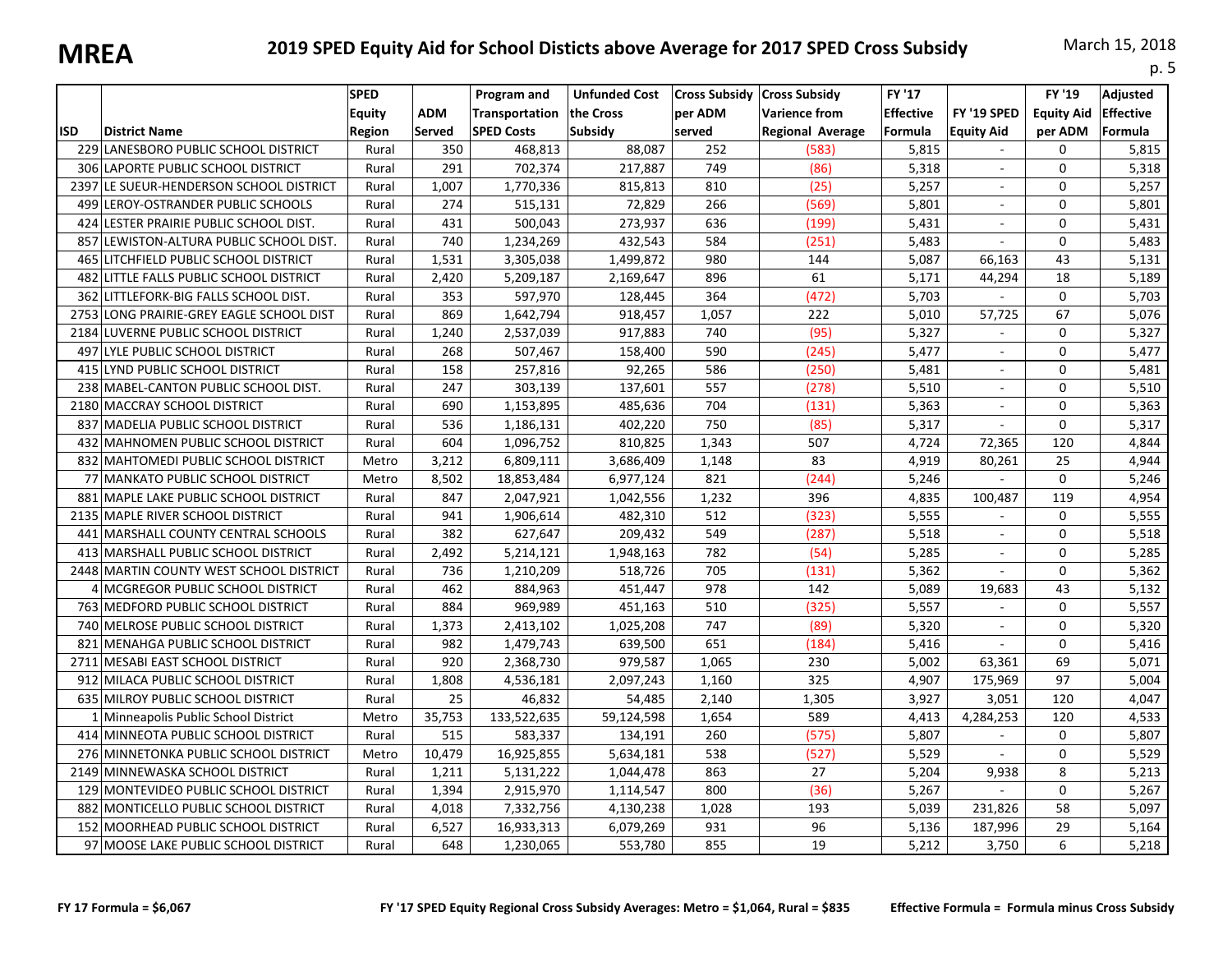|            |                                         |                                        |                      |                                                    |                                              |                                           |                                                                         |                                       |                                  |                                        | p. 6                                    |
|------------|-----------------------------------------|----------------------------------------|----------------------|----------------------------------------------------|----------------------------------------------|-------------------------------------------|-------------------------------------------------------------------------|---------------------------------------|----------------------------------|----------------------------------------|-----------------------------------------|
| <b>ISD</b> | <b>District Name</b>                    | <b>SPED</b><br><b>Equity</b><br>Region | <b>ADM</b><br>Served | Program and<br>Transportation<br><b>SPED Costs</b> | <b>Unfunded Cost</b><br>the Cross<br>Subsidy | <b>Cross Subsidy</b><br>per ADM<br>served | <b>Cross Subsidy</b><br><b>Varience from</b><br><b>Regional Average</b> | FY '17<br><b>Effective</b><br>Formula | FY '19 SPED<br><b>Equity Aid</b> | FY '19<br><b>Equity Aid</b><br>per ADM | Adjusted<br><b>Effective</b><br>Formula |
|            | 332 MORA PUBLIC SCHOOL DISTRICT         | Rural                                  | 1,676                | 2,902,555                                          | 1,247,911                                    | 745                                       | (91)                                                                    | 5,322                                 | $\overline{\phantom{a}}$         | 0                                      | 5,322                                   |
|            | 2769 MORRIS AREA PUBLIC SCHOOLS         | Rural                                  | 1,009                | 2,096,793                                          | 858,736                                      | 851                                       | 16                                                                      | 5,216                                 | 4,813                            | 5                                      | 5,221                                   |
|            | 621 MOUNDS VIEW PUBLIC SCHOOL DISTRICT  | Metro                                  | 11,302               | 30,159,809                                         | 7,842,330                                    | 694                                       | (371)                                                                   | 5,373                                 |                                  | 0                                      | 5,373                                   |
|            | 712 MOUNTAIN IRON-BUHL SCHOOL DISTRICT  | Rural                                  | 472                  | 962,628                                            | $\mathcal{L}$                                | $\Omega$                                  | (835)                                                                   | 6,067                                 | $\sim$                           | 0                                      | 6,067                                   |
|            | 173 MOUNTAIN LAKE PUBLIC SCHOOLS        | Rural                                  | 486                  | 722,260                                            | 295,489                                      | 608                                       | (227)                                                                   | 5,459                                 | $\overline{\phantom{a}}$         | 0                                      | 5,459                                   |
|            | 2169 MURRAY COUNTY CENTRAL SCHOOL DIST. | Rural                                  | 727                  | 1,253,409                                          | 491,921                                      | 677                                       | (159)                                                                   | 5,390                                 | ÷.                               | 0                                      | 5,390                                   |
|            | 319 NASHWAUK-KEEWATIN SCHOOL DISTRICT   | Rural                                  | 605                  | 1,446,163                                          | 474,040                                      | 784                                       | (51)                                                                    | 5,283                                 | ÷.                               | 0                                      | 5,283                                   |
|            | 707 NETT LAKE PUBLIC SCHOOL DISTRICT    | Rural                                  | 57                   | 270,912                                            | 198,005                                      | 3,445                                     | 2,610                                                                   | 2,622                                 | 6,887                            | 120                                    | 2,742                                   |
|            | 308 NEVIS PUBLIC SCHOOL DISTRICT        | Rural                                  | 609                  | 735,199                                            | 250,823                                      | 412                                       | (424)                                                                   | 5,655                                 | $\mathcal{L}_{\mathcal{A}}$      | 0                                      | 5,655                                   |
|            | 345 NEW LONDON-SPICER SCHOOL DISTRICT   | Rural                                  | 1,484                | 2,921,589                                          | 1,039,778                                    | 701                                       | (135)                                                                   | 5,366                                 |                                  | 0                                      | 5,366                                   |
|            | 721 NEW PRAGUE AREA SCHOOLS             | Metro                                  | 4,092                | 6,457,351                                          | 2,867,761                                    | 701                                       | (364)                                                                   | 5,366                                 | $\sim$                           | 0                                      | 5,366                                   |
|            | 88 NEW ULM PUBLIC SCHOOL DISTRICT       | Rural                                  | 2,058                | 5,163,635                                          | 2,505,681                                    | 1,218                                     | 382                                                                     | 4,849                                 | 235,646                          | 115                                    | 4,964                                   |
|            | 553 NEW YORK MILLS PUBLIC SCHOOL DIST.  | Rural                                  | 733                  | 1,100,812                                          | 456,930                                      | 624                                       | (212)                                                                   | 5,443                                 | $\sim$                           | 0                                      | 5,443                                   |
|            | 507 NICOLLET PUBLIC SCHOOL DISTRICT     | Rural                                  | 375                  | 538,644                                            | 259,249                                      | 691                                       | (144)                                                                   | 5,376                                 | $\mathbf{r}$                     | 0                                      | 5,376                                   |
| 2215       | NORMAN COUNTY EAST SCHOOL DISTRICT      | Rural                                  | 278                  | 545,974                                            | 292,285                                      | 1,053                                     | 217                                                                     | 5,014                                 | 18,087                           | 65                                     | 5,079                                   |
|            | 2527 NORMAN COUNTY WEST SCHOOL DISTRICT | Rural                                  | 258                  | 534,748                                            | 174,656                                      | 677                                       | (159)                                                                   | 5,390                                 | ÷.                               | 0                                      | 5,390                                   |
|            | 138 NORTH BRANCH PUBLIC SCHOOLS         | Rural                                  | 2,970                | 7,023,659                                          | 2,726,904                                    | 918                                       | 83                                                                      | 5,149                                 | 73,600                           | 25                                     | 5,174                                   |
|            | 622 NORTH ST PAUL-MAPLEWOOD OAKDALE D   | Metro                                  | 10,259               | 29,748,835                                         | 11,562,636                                   | 1,127                                     | 63                                                                      | 4,940                                 | 192,544                          | 19                                     | 4,959                                   |
|            | 659 NORTHFIELD PUBLIC SCHOOL DISTRICT   | Metro                                  | 3,984                | 9,340,495                                          | 4,139,681                                    | 1,039                                     | (25)                                                                    | 5,028                                 |                                  | $\Omega$                               | 5,028                                   |
|            | 118 NORTHLAND COMMUNITY SCHOOLS         | Rural                                  | 334                  | 1,118,945                                          | 485,689                                      | 1,453                                     | 618                                                                     | 4,614                                 | 40,058                           | 120                                    | 4,734                                   |
|            | 2168 NRHEG SCHOOL DISTRICT              | Rural                                  | 910                  | 1,458,074                                          | 527,122                                      | 579                                       | (256)                                                                   | 5,488                                 |                                  | 0                                      | 5,488                                   |
|            | 333 OGILVIE PUBLIC SCHOOL DISTRICT      | Rural                                  | 483                  | 771,614                                            | 349,706                                      | 725                                       | (111)                                                                   | 5,342                                 | $\blacksquare$                   | 0                                      | 5,342                                   |
|            | 480 ONAMIA PUBLIC SCHOOL DISTRICT       | Rural                                  | 630                  | 2,389,550                                          | 647,319                                      | 1,027                                     | 192                                                                     | 5,040                                 | 36,211                           | 58                                     | 5,097                                   |
|            | 278 ORONO PUBLIC SCHOOL DISTRICT        | Metro                                  | 2,799                | 4,520,912                                          | 1,821,593                                    | 651                                       | (414)                                                                   | 5,416                                 |                                  | 0                                      | 5,416                                   |
|            | 2903 ORTONVILLE PUBLIC SCHOOLS          | Rural                                  | 459                  | 1,096,119                                          | 448,255                                      | 977                                       | 142                                                                     | 5.090                                 | 19,523                           | 43                                     | 5,132                                   |
|            | 213 OSAKIS PUBLIC SCHOOL DISTRICT       | Rural                                  | 818                  | 1,420,724                                          | 406,645                                      | 497                                       | (338)                                                                   | 5,570                                 |                                  | 0                                      | 5,570                                   |
|            | 279 OSSEO PUBLIC SCHOOL DISTRICT        | Metro                                  | 20,455               | 49,811,862                                         | 24,342,694                                   | 1,190                                     | 126                                                                     | 4,877                                 | 769,857                          | 38                                     | 4,915                                   |
|            | 761 OWATONNA PUBLIC SCHOOL DISTRICT     | Rural                                  | 4,880                | 11,413,029                                         | 4,946,650                                    | 1,014                                     | 178                                                                     | 5,053                                 | 260,825                          | 54                                     | 5,107                                   |
|            | 309 PARK RAPIDS PUBLIC SCHOOL DISTRICT  | Rural                                  | 1,592                | 3,015,394                                          | 1,457,379                                    | 916                                       | 80                                                                      | 5,151                                 | 38,286                           | 24                                     | 5,175                                   |
|            | 547 PARKERS PRAIRIE PUBLIC SCHOOL DIST. | Rural                                  | 560                  | 1,065,032                                          | 349,341                                      | 624                                       | (211)                                                                   | 5,443                                 | $\sim$                           | 0                                      | 5,443                                   |
|            | 741 PAYNESVILLE PUBLIC SCHOOL DISTRICT  | Rural                                  | 940                  | 1,965,756                                          | 726,020                                      | 773                                       | (63)                                                                    | 5,294                                 |                                  | 0                                      | 5,294                                   |
|            | 548 PELICAN RAPIDS PUBLIC SCHOOL DIST.  | Rural                                  | 874                  | 1,211,038                                          | 589,711                                      | 675                                       | (160)                                                                   | 5,392                                 | $\sim$                           | 0                                      | 5,392                                   |
|            | 186 PEQUOT LAKES PUBLIC SCHOOLS         | Rural                                  | 1,664                | 2,459,544                                          | 1,019,412                                    | 613                                       | (223)                                                                   | 5,454                                 | $\sim$                           | 0                                      | 5,454                                   |
|            | 549 PERHAM-DENT PUBLIC SCHOOL DISTRICT  | Rural                                  | 1,432                | 2,758,632                                          | 1,042,732                                    | 728                                       | (107)                                                                   | 5,339                                 | $\sim$                           | 0                                      | 5,339                                   |
|            | 484 PIERZ PUBLIC SCHOOL DISTRICT        | Rural                                  | 1,177                | 1,903,514                                          | 666,028                                      | 566                                       | (270)                                                                   | 5,501                                 | $\sim$                           | 0                                      | 5,501                                   |
|            | 116 PILLAGER PUBLIC SCHOOL DISTRICT     | Rural                                  | 1,047                | 1,976,891                                          | 685,132                                      | 654                                       | (181)                                                                   | 5,413                                 | $\sim$                           | 0                                      | 5,413                                   |
|            | 578 PINE CITY PUBLIC SCHOOL DISTRICT    | Rural                                  | 1,640                | 4,867,536                                          | 1,178,456                                    | 719                                       | (117)                                                                   | 5,348                                 | $\mathbf{r}$                     | 0                                      | 5,348                                   |
|            | 255 PINE ISLAND PUBLIC SCHOOL DIST.     | Rural                                  | 1,258                | 1,737,926                                          | 815,349                                      | 648                                       | (187)                                                                   | 5,419                                 |                                  | 0                                      | 5,419                                   |
|            | 25 PINE POINT PUBLIC SCHOOL DISTRICT    | Rural                                  | 58                   | 173,788                                            | 68,674                                       | 1,185                                     | 349                                                                     | 4,882                                 | 6,066                            | 105                                    | 4,987                                   |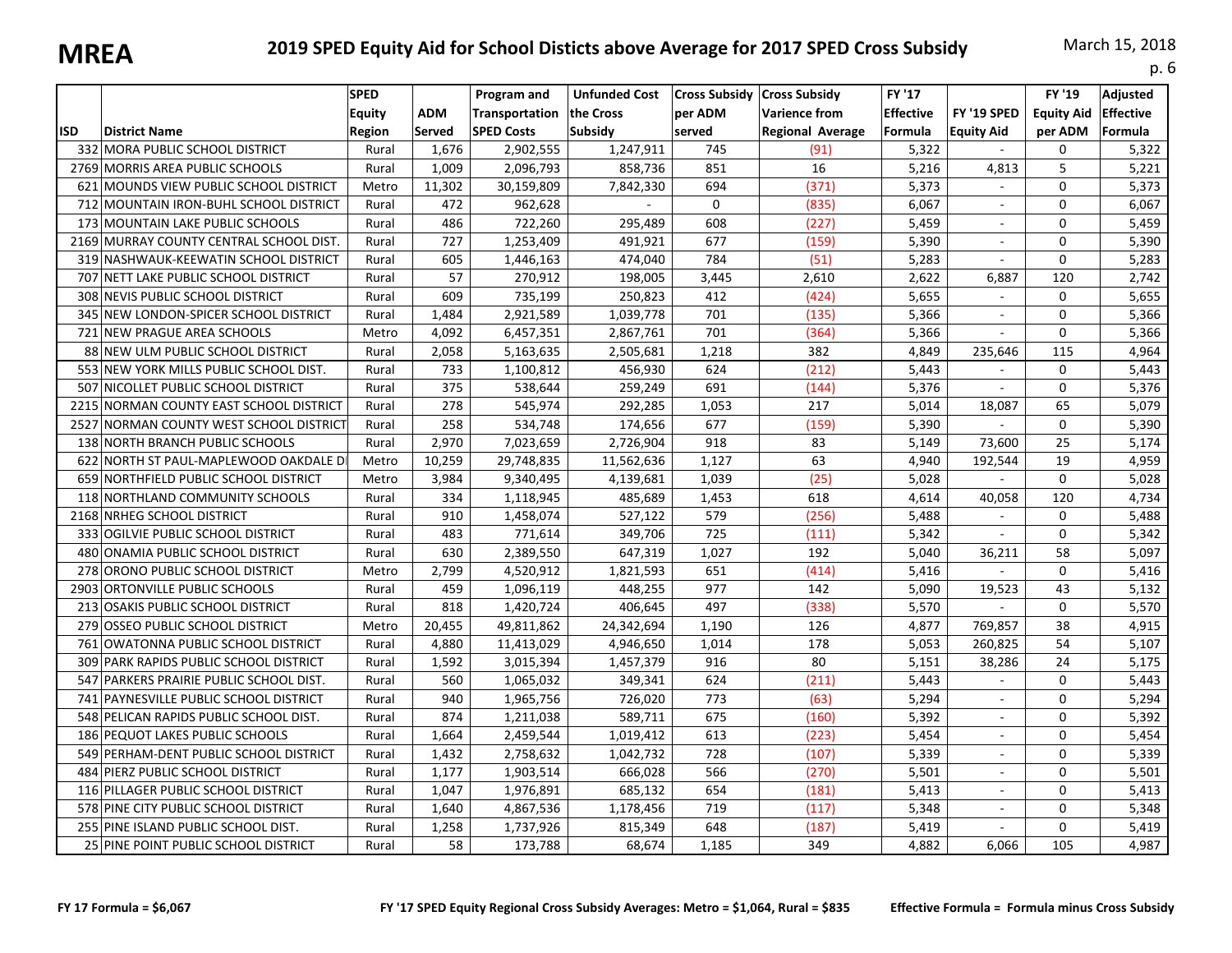| IVIILLA    |                                         |                                               |                      |                                                           |                                              |                                           |                                                                         |                                               |                                  |                                        | p. 7                                    |
|------------|-----------------------------------------|-----------------------------------------------|----------------------|-----------------------------------------------------------|----------------------------------------------|-------------------------------------------|-------------------------------------------------------------------------|-----------------------------------------------|----------------------------------|----------------------------------------|-----------------------------------------|
| <b>ISD</b> | <b>District Name</b>                    | <b>SPED</b><br><b>Equity</b><br><b>Region</b> | ADM<br><b>Served</b> | Program and<br><b>Transportation</b><br><b>SPED Costs</b> | <b>Unfunded Cost</b><br>the Cross<br>Subsidy | <b>Cross Subsidy</b><br>per ADM<br>served | <b>Cross Subsidy</b><br><b>Varience from</b><br><b>Regional Average</b> | <b>FY '17</b><br><b>Effective</b><br> Formula | FY '19 SPED<br><b>Equity Aid</b> | FY '19<br><b>Equity Aid</b><br>per ADM | Adjusted<br><b>Effective</b><br>Formula |
|            | 2174 PINE RIVER-BACKUS SCHOOL DISTRICT  | Rural                                         | 918                  | 1,899,332                                                 | 797,786                                      | 869                                       | 34                                                                      | 5,198                                         | 9,266                            | 10                                     | 5,208                                   |
|            | 2689 PIPESTONE AREA SCHOOL DISTRICT     | Rural                                         | 1,117                | 2,422,847                                                 | 884,737                                      | 792                                       | (43)                                                                    | 5,275                                         | $\sim$                           | $\Omega$                               | 5,275                                   |
|            | 2899 PLAINVIEW-ELGIN-MILLVILLE          | Rural                                         | 1,454                | 2,062,590                                                 | 856,004                                      | 589                                       | (247)                                                                   | 5,478                                         | $\sim$                           | $\Omega$                               | 5,478                                   |
|            | 477 PRINCETON PUBLIC SCHOOL DISTRICT    | Rural                                         | 3,192                | 6,560,840                                                 | 2,616,025                                    | 820                                       | (16)                                                                    | 5,247                                         | $\sim$                           | $\mathbf 0$                            | 5,247                                   |
|            | 815 PRINSBURG PUBLIC SCHOOL DISTRICT    | Rural                                         | 12                   | 335,615                                                   | 35,079                                       | 3,035                                     | 2,199                                                                   | 3,032                                         | 1,385                            | 120                                    | 3,152                                   |
|            | 719 PRIOR LAKE-SAVAGE AREA SCHOOLS      | Metro                                         | 8,351                | 15,756,448                                                | 6,869,949                                    | 823                                       | (242)                                                                   | 5,244                                         | $\mathcal{L}_{\mathcal{A}}$      | $\Omega$                               | 5,244                                   |
|            | 704 PROCTOR PUBLIC SCHOOL DISTRICT      | Rural                                         | 1,819                | 3,557,308                                                 | 1,286,359                                    | 707                                       | (128)                                                                   | 5,360                                         |                                  | $\Omega$                               | 5,360                                   |
|            | 195 RANDOLPH PUBLIC SCHOOL DISTRICT     | Metro                                         | 653                  | 819,557                                                   | 374,392                                      | 573                                       | (491)                                                                   | 5,494                                         | $\mathcal{L}_{\mathcal{A}}$      | $\Omega$                               | 5,494                                   |
|            | 2906 RED LAKE COUNTY CENTRAL PUBLIC SCH | Rural                                         | 382                  | 835,953                                                   | 332,608                                      | 871                                       | 36                                                                      | 5,196                                         | 4,107                            | 11                                     | 5,207                                   |
|            | 630 RED LAKE FALLS PUBLIC SCHOOL DIST.  | Rural                                         | 355                  | 516,194                                                   | 138,536                                      | 390                                       | (445)                                                                   | 5,677                                         | $\sim$                           | 0                                      | 5,677                                   |
|            | 38 RED LAKE PUBLIC SCHOOL DISTRICT      | Rural                                         | 1,472                | 4,571,308                                                 | 2,140,355                                    | 1,454                                     | 619                                                                     | 4,613                                         | 176,357                          | 120                                    | 4,733                                   |
|            | 2884 RED ROCK CENTRAL SCHOOL DISTRICT   | Rural                                         | 411                  | 411,063                                                   | 175,324                                      | 426                                       | (409)                                                                   | 5,641                                         |                                  | $\Omega$                               | 5,641                                   |
|            | 256 RED WING PUBLIC SCHOOL DISTRICT     | Rural                                         | 2,588                | 7,144,309                                                 | 3,237,613                                    | 1,251                                     | 416                                                                     | 4,816                                         | 310,065                          | 120                                    | 4,936                                   |
|            | 2897 REDWOOD AREA SCHOOL DISTRICT       | Rural                                         | 1,085                | 2,090,810                                                 | 982,980                                      | 906                                       | 71                                                                      | 5,161                                         | 23,070                           | 21                                     | 5,182                                   |
|            | 2890 RENVILLE COUNTY WEST SCHOOL DIST.  | Rural                                         | 505                  | 1,133,455                                                 | 549,870                                      | 1,090                                     | 254                                                                     | 4,977                                         | 38,443                           | 76                                     | 5,054                                   |
|            | 280 RICHFIELD PUBLIC SCHOOL DISTRICT    | Metro                                         | 4,261                | 12,256,627                                                | 5,478,842                                    | 1,286                                     | 222                                                                     | 4,781                                         | 282,760                          | 66                                     | 4,848                                   |
|            | 281 ROBBINSDALE PUBLIC SCHOOL DISTRICT  | Metro                                         | 12,229               | 30,264,926                                                | 16,548,392                                   | 1,353                                     | 289                                                                     | 4,714                                         | 1,058,029                        | 87                                     | 4,800                                   |
|            | 535 ROCHESTER PUBLIC SCHOOL DISTRICT    | Metro                                         | 17,172               | 45,375,842                                                | 17,488,307                                   | 1,018                                     | (46)                                                                    | 5,049                                         |                                  | $\mathbf 0$                            | 5,049                                   |
|            | 883 ROCKFORD PUBLIC SCHOOL DISTRICT     | Rural                                         | 1,664                | 2,607,344                                                 | 974,198                                      | 585                                       | (250)                                                                   | 5,482                                         | $\sim$                           | 0                                      | 5,482                                   |
|            | 750 ROCORI PUBLIC SCHOOL DISTRICT       | Rural                                         | 2,073                | 3,569,971                                                 | 1,422,492                                    | 686                                       | (149)                                                                   | 5,381                                         | $\sim$                           | 0                                      | 5,381                                   |
|            | 682 ROSEAU PUBLIC SCHOOL DISTRICT       | Rural                                         | 1,154                | 1,779,520                                                 | 627,700                                      | 544                                       | (292)                                                                   | 5,523                                         |                                  | $\Omega$                               | 5,523                                   |
|            | 196 ROSEMOUNT-APPLE VALLEY-EAGAN        | Metro                                         | 27,785               | 72,294,685                                                | 25,398,254                                   | 914                                       | (150)                                                                   | 5,153                                         | $\sim$                           | $\Omega$                               | 5,153                                   |
|            | 623 ROSEVILLE PUBLIC SCHOOL DISTRICT    | Metro                                         | 7,537                | 20,561,343                                                | 9,976,343                                    | 1,324                                     | 259                                                                     | 4,743                                         | 585,466                          | 78                                     | 4,821                                   |
|            | 850 ROTHSAY PUBLIC SCHOOL DISTRICT      | Rural                                         | 291                  | 201,557                                                   | 83,581                                       | 287                                       | (548)                                                                   | 5,780                                         |                                  | $\Omega$                               | 5,780                                   |
|            | 2907 ROUND LAKE-BREWSTER PUBLIC SCHOOLS | Rural                                         | 221                  | 164,445                                                   | 289,254                                      | 1,307                                     | 472                                                                     | 4,760                                         | 26,520                           | 120                                    | 4,880                                   |
|            | 485 ROYALTON PUBLIC SCHOOL DISTRICT     | Rural                                         | 912                  | 1,299,917                                                 | 586,626                                      | 643                                       | (192)                                                                   | 5,424                                         | $\sim$                           | $\Omega$                               | 5,424                                   |
|            | 2902 RTR PUBLIC SCHOOLS                 | Rural                                         | 560                  | 954,073                                                   | 459,466                                      | 820                                       | (16)                                                                    | 5,247                                         | $\mathcal{L}_{\mathcal{A}}$      | $\Omega$                               | 5,247                                   |
|            | 139 RUSH CITY PUBLIC SCHOOL DISTRICT    | Rural                                         | 862                  | 1,657,884                                                 | 968,277                                      | 1,124                                     | 288                                                                     | 4,943                                         | 74,424                           | 86                                     | 5,030                                   |
|            | 239 RUSHFORD-PETERSON PUBLIC SCHOOLS    | Rural                                         | 656                  | 975,741                                                   | 431,141                                      | 657                                       | (178)                                                                   | 5,410                                         | $\omega$                         | $\Omega$                               | 5,410                                   |
|            | 748 SARTELL-ST. STEPHEN SCHOOL DISTRICT | Rural                                         | 3,850                | 6,488,240                                                 | 2,890,268                                    | 751                                       | (85)                                                                    | 5,316                                         | $\sim$                           | $\Omega$                               | 5,316                                   |
|            | 743 SAUK CENTRE PUBLIC SCHOOL DISTRICT  | Rural                                         | 1,034                | 1,753,342                                                 | 784,812                                      | 759                                       | (76)                                                                    | 5,308                                         | $\sim$                           | $\Omega$                               | 5,308                                   |
|            | 47 SAUK RAPIDS-RICE PUBLIC SCHOOLS      | Rural                                         | 4,369                | 9,232,365                                                 | 3,536,878                                    | 809                                       | (26)                                                                    | 5,258                                         | $\mathbf{r}$                     | $\mathbf 0$                            | 5,258                                   |
|            | 820 SEBEKA PUBLIC SCHOOL DISTRICT       | Rural                                         | 503                  | 994,409                                                   | 548,056                                      | 1,089                                     | 254                                                                     | 4,978                                         | 38,285                           | 76                                     | 5,054                                   |
|            | 720 SHAKOPEE PUBLIC SCHOOL DISTRICT     | Metro                                         | 8,154                | 18,394,627                                                | 8,670,102                                    | 1,063                                     | (1)                                                                     | 5,004                                         | $\mathcal{L}_{\mathcal{A}}$      | $\Omega$                               | 5,004                                   |
|            | 2310 SIBLEY EAST SCHOOL DISTRICT        | Rural                                         | 1,144                | 1,848,549                                                 | 951,424                                      | 832                                       | (4)                                                                     | 5,235                                         | $\sim$                           | $\Omega$                               | 5,235                                   |
|            | 84 SLEEPY EYE PUBLIC SCHOOL DISTRICT    | Rural                                         | 550                  | 915,137                                                   | 396,180                                      | 720                                       | (116)                                                                   | 5,347                                         | $\sim$                           | $\Omega$                               | 5,347                                   |
|            | 363 SOUTH KOOCHICHING SCHOOL DISTRICT   | Rural                                         | 272                  | 575,944                                                   | 104,482                                      | 384                                       | (452)                                                                   | 5,683                                         | $\sim$                           | 0                                      | 5,683                                   |
|            | 6 SOUTH ST. PAUL PUBLIC SCHOOL DIST.    | Metro                                         | 3,478                | 8,037,843                                                 | 3,615,372                                    | 1,039                                     | (25)                                                                    | 5,028                                         | $\sim$                           | 0                                      | 5,028                                   |
|            | 833 SOUTH WASHINGTON COUNTY SCHOOL DIS  | Metro                                         | 18,318               | 40,805,313                                                | 16,734,479                                   | 914                                       | (151)                                                                   | 5,153                                         |                                  | $\Omega$                               | 5,153                                   |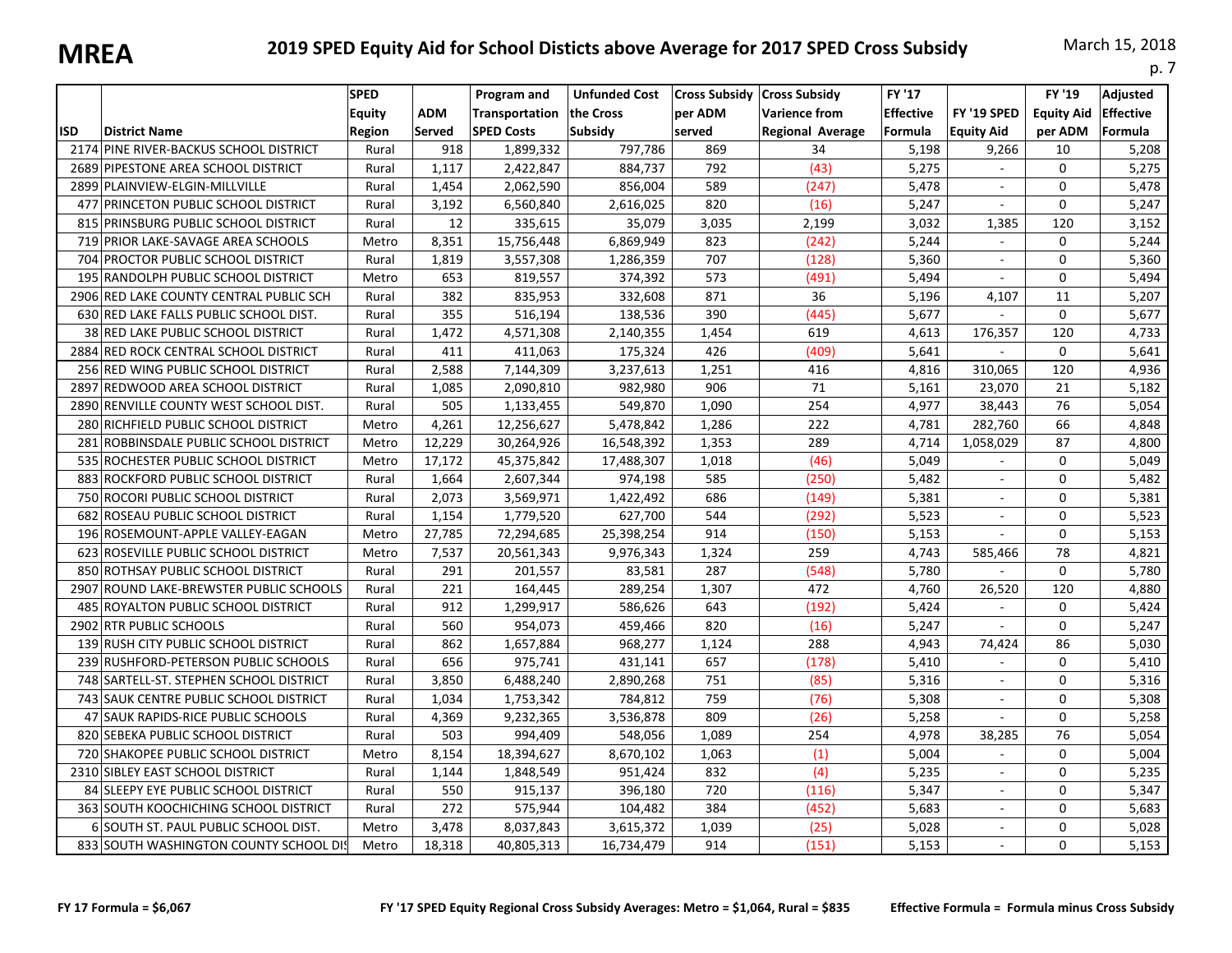|            |                                           |                                        |                      |                                                    |                                              |                                           |                                                                         |                                       |                                  |                                        | p. 8                                    |
|------------|-------------------------------------------|----------------------------------------|----------------------|----------------------------------------------------|----------------------------------------------|-------------------------------------------|-------------------------------------------------------------------------|---------------------------------------|----------------------------------|----------------------------------------|-----------------------------------------|
| <b>ISD</b> | <b>District Name</b>                      | <b>SPED</b><br><b>Equity</b><br>Region | <b>ADM</b><br>Served | Program and<br>Transportation<br><b>SPED Costs</b> | <b>Unfunded Cost</b><br>the Cross<br>Subsidy | <b>Cross Subsidy</b><br>per ADM<br>served | <b>Cross Subsidy</b><br><b>Varience from</b><br><b>Regional Average</b> | FY '17<br><b>Effective</b><br>Formula | FY '19 SPED<br><b>Equity Aid</b> | FY '19<br><b>Equity Aid</b><br>per ADM | Adjusted<br><b>Effective</b><br>Formula |
|            | 500 SOUTHLAND PUBLIC SCHOOL DISTRICT      | Rural                                  | 452                  | 950,157                                            | 286,842                                      | 635                                       | (200)                                                                   | 5,432                                 | $\sim$                           | 0                                      | 5,432                                   |
|            | 297 SPRING GROVE SCHOOL DISTRICT          | Rural                                  | 347                  | 606,176                                            | 302,789                                      | 872                                       | 36                                                                      | 5,195                                 | 3,774                            | 11                                     | 5,206                                   |
|            | <b>16 SPRING LAKE PARK PUBLIC SCHOOLS</b> | Metro                                  | 5,591                | 9,330,432                                          | 4,754,060                                    | 850                                       | (214)                                                                   | 5,217                                 |                                  | 0                                      | 5,217                                   |
|            | 85 SPRINGFIELD PUBLIC SCHOOL DISTRICT     | Rural                                  | 565                  | 728,985                                            | 401,682                                      | 711                                       | (124)                                                                   | 5,356                                 | $\sim$                           | 0                                      | 5,356                                   |
|            | 282 ST. ANTHONY-NEW BRIGHTON SCHOOLS      | Metro                                  | 1,806                | 2,842,503                                          | 1,524,847                                    | 844                                       | (220)                                                                   | 5,223                                 | $\overline{\phantom{a}}$         | 0                                      | 5,223                                   |
|            | 858 ST. CHARLES PUBLIC SCHOOL DISTRICT    | Rural                                  | 966                  | 1,087,121                                          | 497,174                                      | 515                                       | (320)                                                                   | 5,552                                 | ÷.                               | 0                                      | 5,552                                   |
|            | 75 ST. CLAIR PUBLIC SCHOOL DISTRICT       | Rural                                  | 663                  | 668,597                                            | 125,429                                      | 189                                       | (646)                                                                   | 5,878                                 |                                  | 0                                      | 5,878                                   |
|            | 742 ST. CLOUD PUBLIC SCHOOL DISTRICT      | Metro                                  | 9,653                | 32,126,770                                         | 14,512,818                                   | 1,504                                     | 439                                                                     | 4,563                                 | 1,156,676                        | 120                                    | 4,683                                   |
|            | 15 ST. FRANCIS PUBLIC SCHOOL DISTRICT     | Metro                                  | 4,547                | 12,112,908                                         | 4,106,681                                    | 903                                       | (161)                                                                   | 5,164                                 |                                  | 0                                      | 5,164                                   |
|            | 840 ST. JAMES PUBLIC SCHOOL DISTRICT      | Rural                                  | 1,001                | 1,839,163                                          | 784,407                                      | 784                                       | (52)                                                                    | 5,283                                 |                                  | 0                                      | 5,283                                   |
|            | 2142 ST. LOUIS COUNTY SCHOOL DISTRICT     | Rural                                  | 1,905                | 4,557,313                                          | 2,255,327                                    | 1,184                                     | 348                                                                     | 4,883                                 | 198,853                          | 105                                    | 4,988                                   |
|            | 283 ST. LOUIS PARK PUBLIC SCHOOL DIST.    | Metro                                  | 4,619                | 9,778,992                                          | 4,384,936                                    | 949                                       | (115)                                                                   | 5,118                                 | $\overline{\phantom{a}}$         | 0                                      | 5,118                                   |
|            | 885 ST. MICHAEL-ALBERTVILLE SCHOOL DIST   | Rural                                  | 6,182                | 6,898,164                                          | 3,838,684                                    | 621                                       | (214)                                                                   | 5,446                                 | $\sim$                           | 0                                      | 5,446                                   |
|            | 625 ST. PAUL PUBLIC SCHOOL DISTRICT       | Metro                                  | 36,519               | 109,351,437                                        | 41,861,231                                   | 1,146                                     | 82                                                                      | 4,921                                 | 895,786                          | 25                                     | 4,945                                   |
|            | 508 ST. PETER PUBLIC SCHOOL DISTRICT      | Rural                                  | 2,105                | 4,130,405                                          | 1,629,566                                    | 774                                       | (61)                                                                    | 5,293                                 |                                  | 0                                      | 5,293                                   |
|            | 2170 STAPLES-MOTLEY SCHOOL DISTRICT       | Rural                                  | 1,127                | 2,814,975                                          | 1,322,350                                    | 1,174                                     | 338                                                                     | 4,893                                 | 114,169                          | 101                                    | 4,995                                   |
|            | 2856 STEPHEN-ARGYLE CENTRAL SCHOOLS       | Rural                                  | 291                  | 688,257                                            | 336,536                                      | 1,157                                     | 321                                                                     | 4,910                                 | 28,003                           | 96                                     | 5,007                                   |
|            | 534 STEWARTVILLE PUBLIC SCHOOL DISTRICT   | Rural                                  | 2,047                | 3,391,811                                          | 1,317,275                                    | 644                                       | (192)                                                                   | 5,423                                 | $\sim$                           | $\Omega$                               | 5,423                                   |
|            | 834 STILLWATER AREA PUBLIC SCHOOL DIST.   | Metro                                  | 8,207                | 19,670,613                                         | 9,571,160                                    | 1.166                                     | 102                                                                     | 4,901                                 | 250,412                          | 31                                     | 4,931                                   |
|            | 486 SWANVILLE PUBLIC SCHOOL DISTRICT      | Rural                                  | 297                  | 507,266                                            | 190,967                                      | 644                                       | (192)                                                                   | 5,423                                 | $\sim$                           | $\Omega$                               | 5,423                                   |
|            | 564 THIEF RIVER FALLS SCHOOL DISTRICT     | Rural                                  | 2,023                | 2,837,426                                          | 1,121,792                                    | 555                                       | (281)                                                                   | 5,512                                 | $\sim$                           | 0                                      | 5,512                                   |
|            | 2904 TRACY AREA PUBLIC SCHOOL DISTRICT    | Rural                                  | 732                  | 1,353,228                                          | 796,748                                      | 1,089                                     | 254                                                                     | 4,978                                 | 55,610                           | 76                                     | 5,054                                   |
|            | 2905 TRI-CITY UNITED SCHOOL DISTRICT      | Rural                                  | 1,879                | 3,397,068                                          | 1,741,614                                    | 927                                       | 92                                                                      | 5,140                                 | 51,587                           | 27                                     | 5,168                                   |
|            | 2358 TRI-COUNTY SCHOOL DISTRICT           | Rural                                  | 189                  | 382,337                                            | 223,651                                      | 1,186                                     | 351                                                                     | 4,881                                 | 19,812                           | 105                                    | 4,986                                   |
| 2125       | <b>TRITON SCHOOL DISTRICT</b>             | Rural                                  | 1,127                | 1,466,259                                          | 807,326                                      | 716                                       | (119)                                                                   | 5,351                                 | $\omega$                         | $\Omega$                               | 5,351                                   |
|            | 458 TRUMAN PUBLIC SCHOOL DISTRICT         | Rural                                  | 203                  | 342,773                                            | 272,213                                      | 1,340                                     | 505                                                                     | 4,727                                 | 24,343                           | 120                                    | 4,847                                   |
|            | 914 ULEN-HITTERDAL PUBLIC SCHOOL DIST     | Rural                                  | 300                  | 362,966                                            | 142,073                                      | 474                                       | (361)                                                                   | 5,593                                 | $\sim$                           | 0                                      | 5,593                                   |
|            | 550 UNDERWOOD PUBLIC SCHOOL DISTRICT      | Rural                                  | 568                  | 583,927                                            | 203,255                                      | 358                                       | (477)                                                                   | 5,709                                 | $\omega$                         | 0                                      | 5,709                                   |
|            | 2134 UNITED SOUTH CENTRAL SCHOOL DIST.    | Rural                                  | 684                  | 1,750,374                                          | 897,046                                      | 1,311                                     | 476                                                                     | 4,756                                 | 81,984                           | 120                                    | 4,876                                   |
|            | 487 UPSALA PUBLIC SCHOOL DISTRICT         | Rural                                  | 357                  | 420,274                                            | 163,658                                      | 459                                       | (377)                                                                   | 5,608                                 | $\mathcal{L}_{\mathcal{A}}$      | $\Omega$                               | 5,608                                   |
|            | 818 VERNDALE PUBLIC SCHOOL DISTRICT       | Rural                                  | 535                  | 880,227                                            | 196,451                                      | 367                                       | (468)                                                                   | 5,700                                 |                                  | 0                                      | 5,700                                   |
|            | 706 VIRGINIA PUBLIC SCHOOL DISTRICT       | Rural                                  | 1,673                | 3,513,636                                          | 1,348,616                                    | 806                                       | (29)                                                                    | 5,261                                 | $\sim$                           | 0                                      | 5,261                                   |
|            | 811 WABASHA-KELLOGG PUBLIC SCHOOL DIST.   | Rural                                  | 545                  | 1,500,291                                          | 761,324                                      | 1,397                                     | 562                                                                     | 4,670                                 | 65,292                           | 120                                    | 4,790                                   |
|            | 640 WABASSO PUBLIC SCHOOL DISTRICT        | Rural                                  | 382                  | 418,186                                            | 189,408                                      | 496                                       | (339)                                                                   | 5,571                                 | $\sim$                           | 0                                      | 5,571                                   |
|            | 110 WACONIA PUBLIC SCHOOL DISTRICT        | Metro                                  | 3,877                | 8,118,302                                          | 3,841,917                                    | 991                                       | (73)                                                                    | 5,076                                 | $\mathbf{r}$                     | 0                                      | 5,076                                   |
|            | 2155 WADENA-DEER CREEK SCHOOL DISTRICT    | Rural                                  | 976                  | 1,934,558                                          | 1,118,841                                    | 1,147                                     | 312                                                                     | 4,920                                 | 91,054                           | 93                                     | 5,014                                   |
|            | 113 WALKER-HACKENSACK-AKELEY SCHL. DIST   | Rural                                  | 730                  | 1,746,974                                          | 638,809                                      | 875                                       | 40                                                                      | 5,192                                 | 8,656                            | 12                                     | 5,204                                   |
|            | 2176 WARREN-ALVARADO-OSLO SCHOOL DIST.    | Rural                                  | 449                  | 772,987                                            | 364,471                                      | 812                                       | (23)                                                                    | 5,255                                 |                                  | 0                                      | 5,255                                   |
|            | 690 WARROAD PUBLIC SCHOOL DISTRICT        | Rural                                  | 990                  | 1,863,375                                          | 622,054                                      | 629                                       | (207)                                                                   | 5,438                                 | $\sim$                           | 0                                      | 5,438                                   |